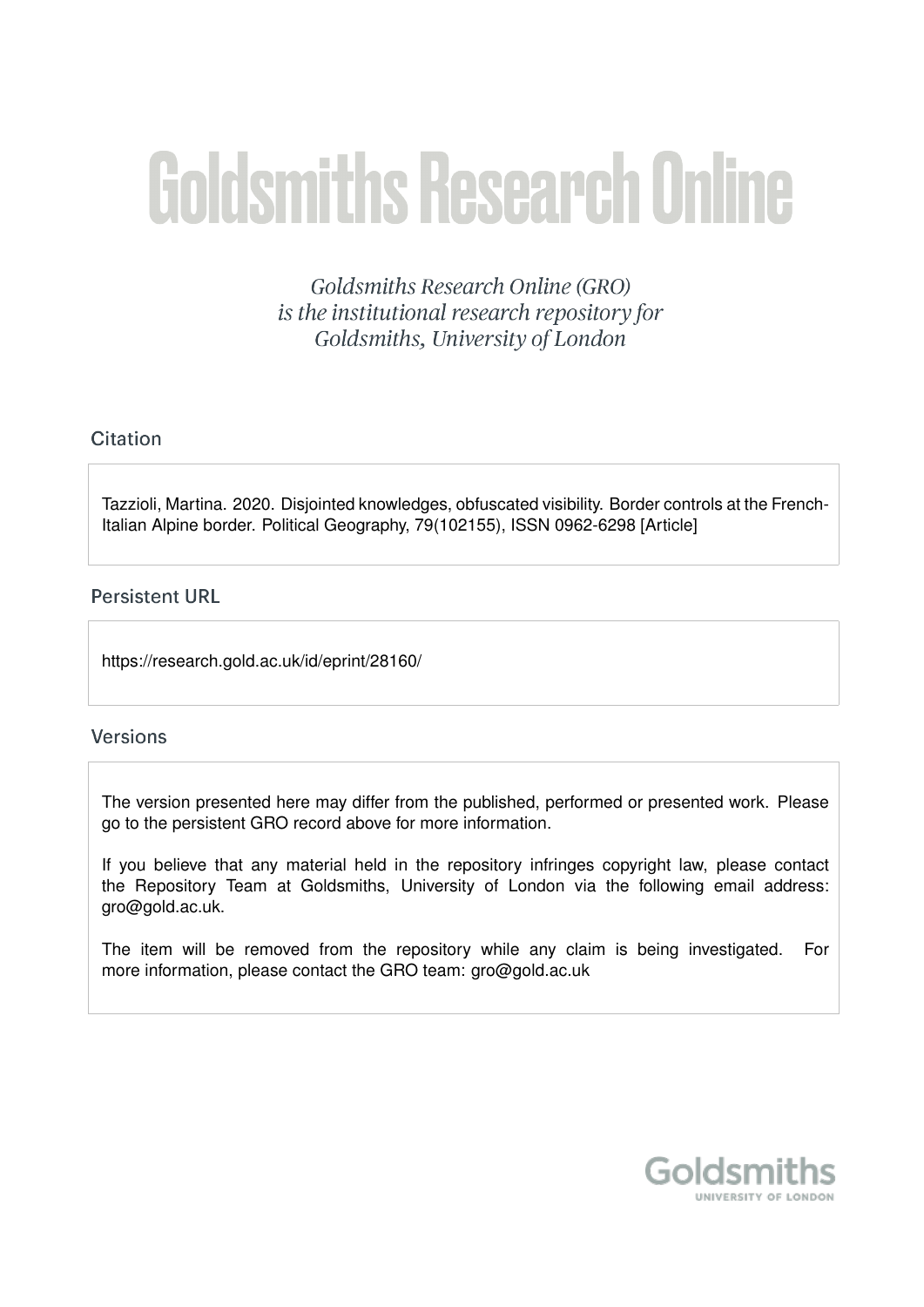# <span id="page-1-4"></span><span id="page-1-3"></span>**Disjointed knowledges, obfuscated visibility. Border controls at the French-Italian Alpine frontier.**

After almost thirty-five years since the implementation of the Schengen code in 1995, the reintroduction of controls at the internal borders of Europe appears as a priority of EU member states. The multiple crises of Schengen have been partly staged through the temporary reintroduction of internal border controls on the part of six EU member states<sup>1</sup>. Such a decision has impacted and reverberated widely across Europe and should be situated within a broader EU's strategy to regain con-trol over migrants' "secondary movements'<sup>[2](#page-1-1)</sup>(De Genova, Tazzioli, 2016; Guild et al. 2016). France's temporary suspension of Schengen since 2015 has transformed the Italian city of Ventimiglia along the coast into a chokepoint for migrants and, as a result of that, over the last three years some migrants have been rerouting their journeys towards the Alpine border, hiking mountain paths, which in particular in winter time are quite dangerous due to the snow and the extreme weather conditions. Bardonecchia, Oulx and Claviere: these cities on the Italian side of the Alpine border that can be reached by public transports from Turin, are the places from where many migrants start walking across the mountains to heading to the French town of Briancon. Yet, we should not think of it as a massive migration movement: in fact, only few thousands migrants crossed to France via the Alpine route over the last two years<sup>[3](#page-1-2)</sup>. The Alpine migrant route has not been the stage of a "border spectacle" (De Genova, 2013) but, rather, of an uneven and opaque visibility. While some episodes that happened there - migrants who died in the snow, quarrels between the Italian and the French police - have been in the spotlight, overall migrants' passages and presences

<span id="page-1-5"></span><span id="page-1-0"></span><sup>&</sup>lt;sup>[1](#page-1-3)</sup> Germany, Austria, Denmark, France, Norway and Sweden have been suspending Schengen since 2015. Slovenia and Hungary also suspended it for few weeks the same year.

<span id="page-1-1"></span><sup>&</sup>lt;sup>[2](#page-1-4)</sup> The expression "secondary movements" is used by the European Commission to refer to migrants erratic journeys across Europe as a result of the spatial restrictions imposed by the Dublin Regulation. I put the expression in inverted commas as I do not want to endorse such a terminology; indeed, it conveys the idea of a sort of hierarchy of movements and it reinforces a sort of *norm of mobility*, assuming linear routes - from a point A to a point B - as the standard, and all the others as "secondary", unruly and to be controlled.

<span id="page-1-2"></span>[<sup>3</sup>](#page-1-5) According to the estimations made by the Red Cross and by the Police of Bardonecchia, about 6000 migrants have tried to cross the Alpine border between December 2017 and September 2019. Yet, these are only rough estimations made on the basis of the data collected by multiple actors that refer to numbers of push-back, migrants who had been rescued and migrants spotted at the rail stations of Bardonecchia and Oulx. Some migrants might be counted more than once, while others might have crossed remaining undetected.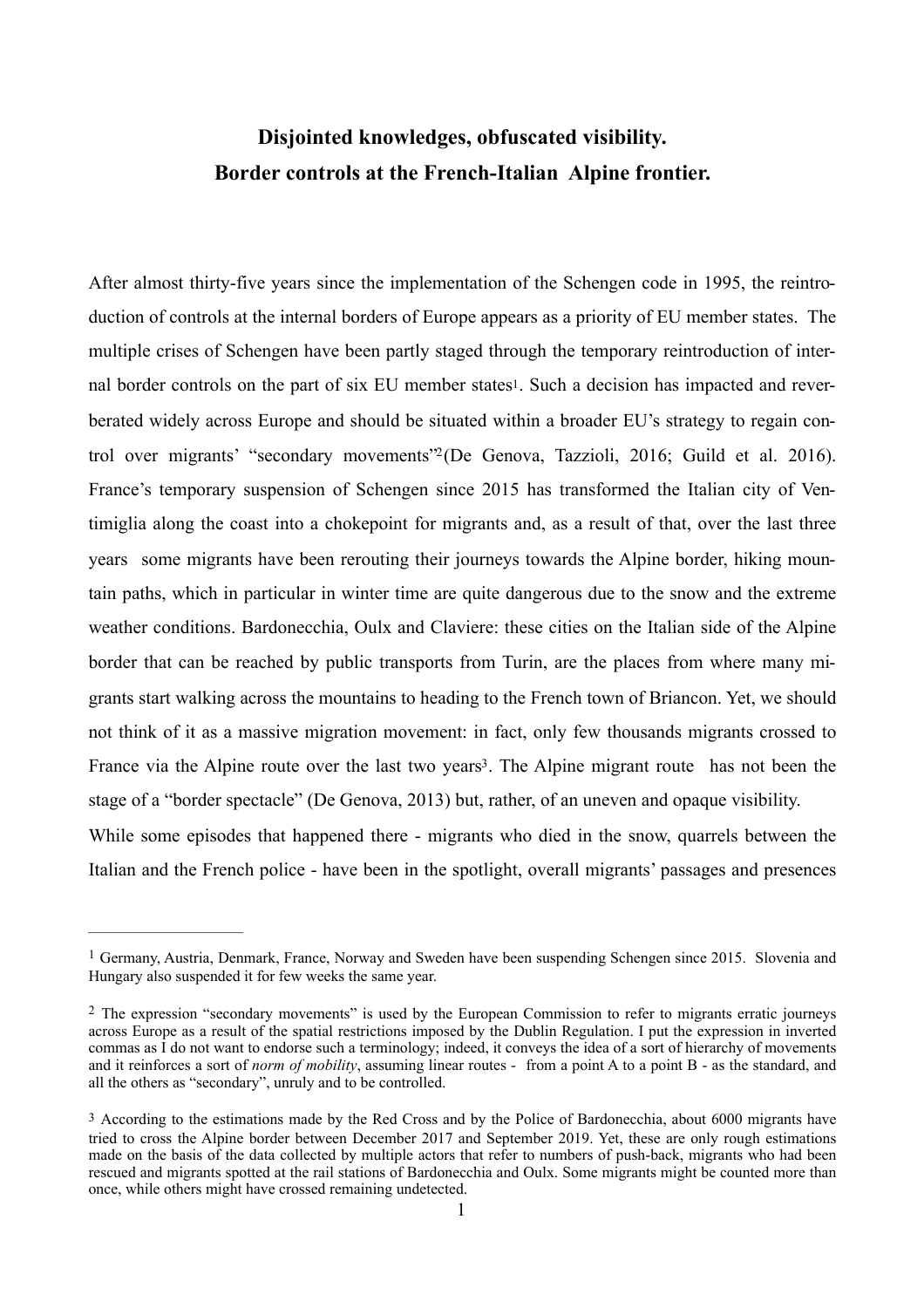on the Alps has not been highly spectacularised. And the Alpine border is not considered by state authorities a main hotspot of "migration crisis"; rather, it appears as a quite marginal border-zone.

The increasing presence of migrants in transit at the Alpine border has pushed local authorities to collect data about the migration phenomenon as well as to enhance the communication between the police and the humanitarian actors deployed on the ground. In fact, both the production of knowledge/non-knowledge and of visibility/invisibility do actively contribute to shape "borderwork" (Rumford, 2008) activities. How is migrants' presence at the border made visible or partially invisible ? Which kind of knowledge and partial non-knowledge are generated (Aradau, 2017; Stel, 2016)? And to what extent does it circulate? This article engages with these questions from the standpoint of the economies of knowledge and visibility which are at play in border-making practices. It builds on fieldwork and interviews conducted at the French-Italian Alpine border between 2018 and 201[94](#page-2-0), and it brings attention to the production and circulation of what I call here *disjointed knowledges* and, together, to the obfuscated visibility about migrants' passages and presences at the border.

<span id="page-2-1"></span>The article proceeds as follows. It starts by taking into account the literature on border controls, pointing to the importance of conceptualising knowledge and visibility together. It moves on by illustrating how the Alpine passage has become a border-zone for the migrants. The second section focuses on "disjointed knowledges" meaning by data the partial lack of data collection and data exchange among different actors at the border: it shows that on the one hand this is the result of a partial disregard about migrants' passages, and on the other of a will of *not governing too much* and not be accountable for states' human rights violations. The third section analyses the obfuscated visibility that is at play at the French-Italian border, and how this ends up in partially invisibilising migrants' presence on the Alpine territory. The article concludes with some reflections on how to rethink border controls in light of fragmented knowledges and obfuscated visibility.

In so doing, it brings a contribution to political geography scholarship on border controls (Amilhat-Szary, Giraut, 2015; Parker, Vaughan-Williams, 2009; Walters, 2006) showing that regimes of knowledge and visibility - and the multiple nuances between them- are constitutive of border-making processes. By "disjointed knowledges" I refer to the partial lack of data gathering and data circulation across the border, as a result of asymmetrical political interests and of partial disregard in

<span id="page-2-0"></span>[<sup>4</sup>](#page-2-1) I have done participatory observation in the city of Oulx and Bardonecchia, where I conducted interviews with state and non-state actors, including the Italian Police, the mayors of Oulx and Bardonecchia, local NGOs, activists, Prefettura of Turin, the Red Cross and Guardia di Finanza. As part of this fieldwork, I have also spoke to migrants who had been hosted in the temporary shelter in Oulx and who were waiting at the rail stations of Bardonecchia and Oulx.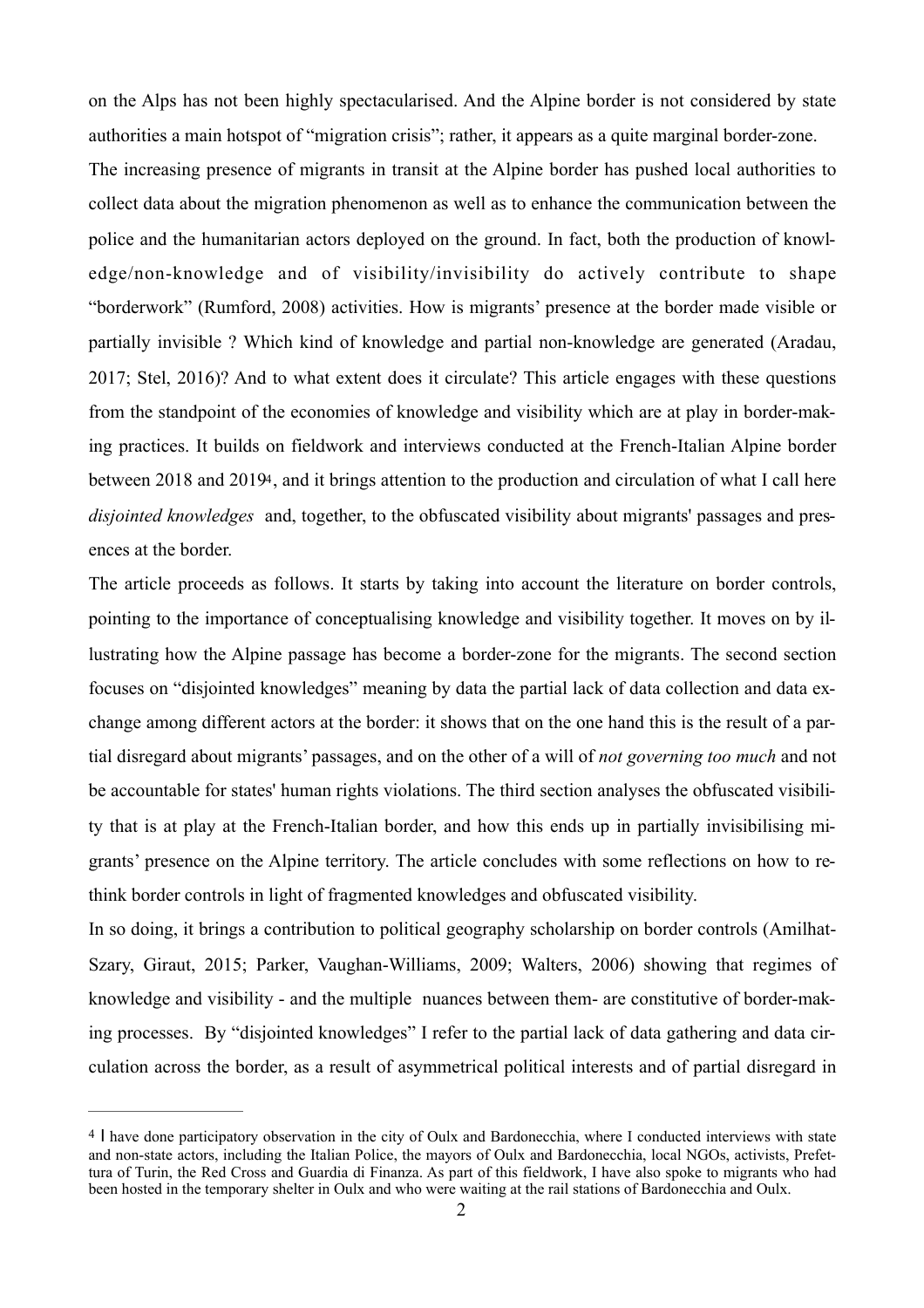monitoring and counting migrants' passages. This, as I will explain, is in part the outcome of a constitutive elusiveness of migrants' multiple crossings and, simultaneously, of states' *will not to govern too much, i*n order to eschew legal responsibilities. By speaking of *obfuscated visibility* I refer to the partial (but never total) invisibilisation of migrants' presence and, together, to the uneven visibility in state's activities for detecting migrants and for not loosing track of them. A focus on the migrant Alpine route enables foregrounding the "infrastructures of dis/connection" (Light et al. 2017) in data sharing and the disjointed knowledges that underpin daily borders operations. The French-Italian Alpine migrant route is a case in point for studying the diffraction and multiplication of borders beyond the geopolitical boundaries. In fact, mountain paths, temporary shelters and rail stations have been transformed into mobile and temporary borders were migrants are identified and stopped. It is also a particularly productive site for investigating the entanglements of knowledge, non-knowledge, visibility and invisibility in enacting border controls.

Methodologically, I explore political technologies of border-making, "from the angle of everyday practices of the diverse actors" (Cote-Boucher et al. 2014: 196) involved in governing migration; it shows that it is not through total surveillance and traceability that migrants' mobility is disciplined and obstructed but, rather, through disjointed knowledges, obfuscated visibility and partial non-registration. Disjointed knowledges and obfuscated visibility, this paper argues, are the markers of a *will not to govern too much*, as in such a way states are less accountable and responsible for human rights violations. Fragmentariness and blurriness are neither fully the effect of failures nor the outcome of a deliberate state strategy: they stem from political controversies and from a non-interest and unwillingness in knowing too much and making the border too legible.

#### **Rethinking knowledge and visibility together:**

Practices of border-making cannot be fully grasped through the lens of security: the very notion of "border controls" encapsulates heterogenous techniques, knowledges and practices; and such an heterogeneity should be maintained as fundamentally irreducible. In fact, as Didier Bigo has aptly stressed, "it is essential to avoid an approach framed solely in terms of securitisation theory, which often implies presentism" (Bigo, 2014: 211). However, while Bigo questions securitisation in order to highlight the "virtualisation of borders" (211) and control through channelling mobility instead of stopping it, here I foreground disconnections, frictions and partial non-surveillance in border policing operations. This article mainly draws on border studies and critical security studies literature to engage with disconnections and obfuscations that are at stake in border-making practices. Through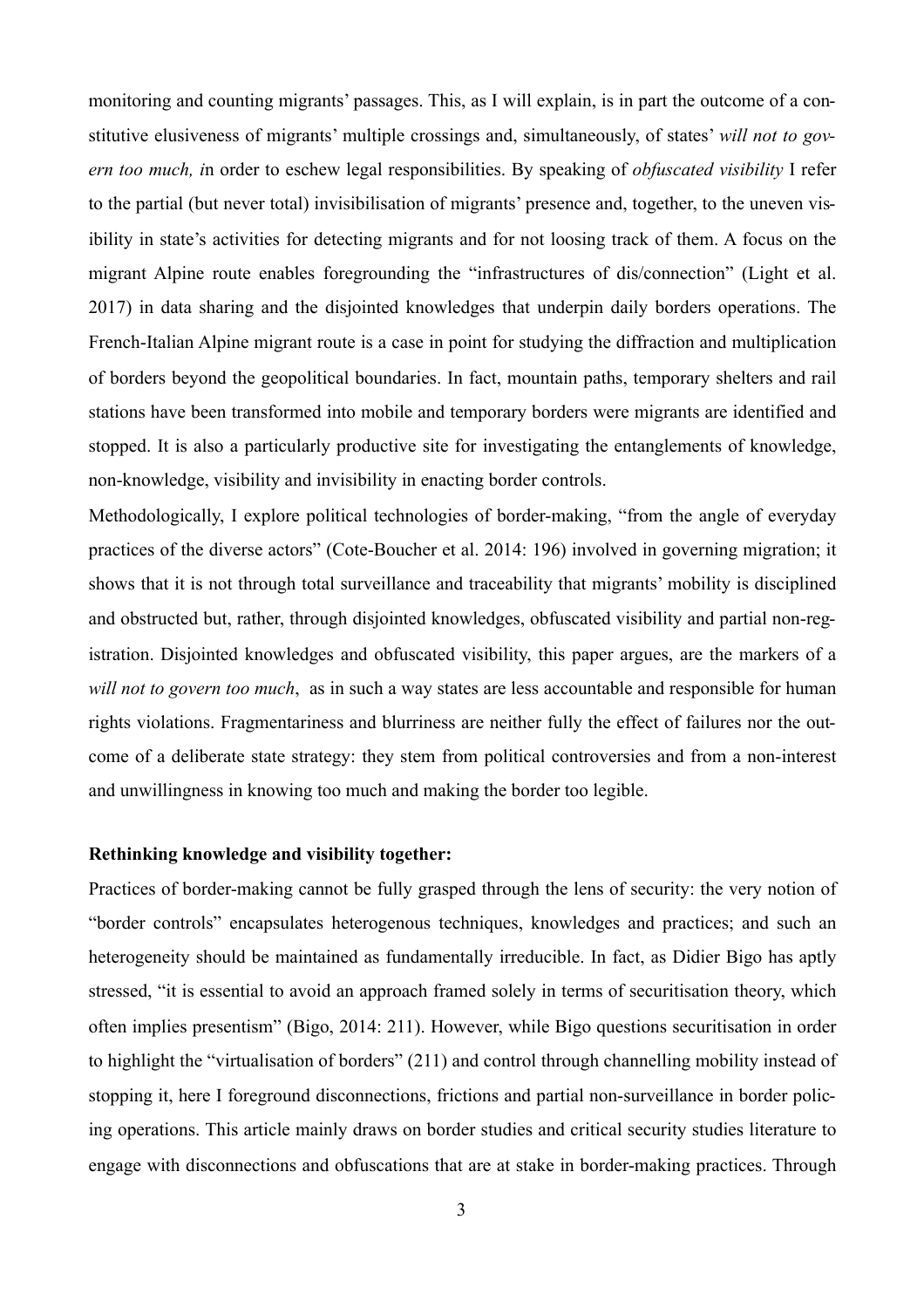an insight into the production and governing of the Alpine migration route, this paper nurtures debates in the field of political geography, as it argues, first, that analyses about the sorting functions of borders need to be supplemented with a study of the production and circulation of knowledge and visibility at the border- what is known and unknown, visible and invisible. Second, in dialogue with political geography literature that stresses the fuzziness and unevenness of bordering mechanisms (see Burridge et al. 2015), the article engages in conceptualising these moments of partial non-recording and non-control, pointing to the disjointed knowledges and obfuscated visibility that are at play at the border.

Yet, as I illustrate further on, paying attention to obfuscation and disconnection does not mean thinking of it in terms of state' lacks and failures. Rather, the article argues that migrants' mobility is obstructed through what Andrew Burridge and colleagues defined as the "uneven geographies of bordering" (Burridge et al. 2015: 243), which also consist of modes of partial non-control, non-registration and obfuscation. Building on such an analytical perspective, this article asks "which knowledge about migrant crossing is generated at the border and to what extent does it circulate ?", and "which regimes of visibility are at stake?". Insights about the circulation of data, as well as about the multiple obstructions and chokepoints that are at play in such economy of circulation are situated here within a broader analysis about knowledges and visibility at the border.

The focus of this paper on the Alpine migrant route between Italy and France does not intend to reproduce the image of the border as a line or as a wall. In fact, the border is a complex mobile assemblage in which material, digital, epistemic and biopolitical components coalesce. From a spatial standpoint, as geographers have demonstrated, there is a "growing dissociation between border functions and border locations" (Amilhat-Szary, Giraut, 2015: 6; see also CasasCortes et al. 2015). In the wake of that, this article shows that borders are blurred and wide areas (border-zones), whose boundaries are unceasingly reshaped by practices of control and their contestations. Importantly, the border is not formed only by physical obstacles; it is also a site of data collection and circulation (Pallister-Wilkins, 2016). The material and the digital components of bordering mechanisms need to be articulated with biopolitical mechanisms of control. Indeed, as Sandro Mezzadra and Brett Neilson have remarked, "at the border there is a certain intensification of political and even existential stakes that crystallise relations of domination and exploitation, subjection and subjectivation" (Mezzadra, Neilson, 2012: 60; see also Balibar, 2002).

Political geographers have contended that the present context is characterised by a multiplication of borders as mobile dots (Cuttitta, 2006; Hyndman, Mountz, 2008; Mountz, 2011), as hotspots of cri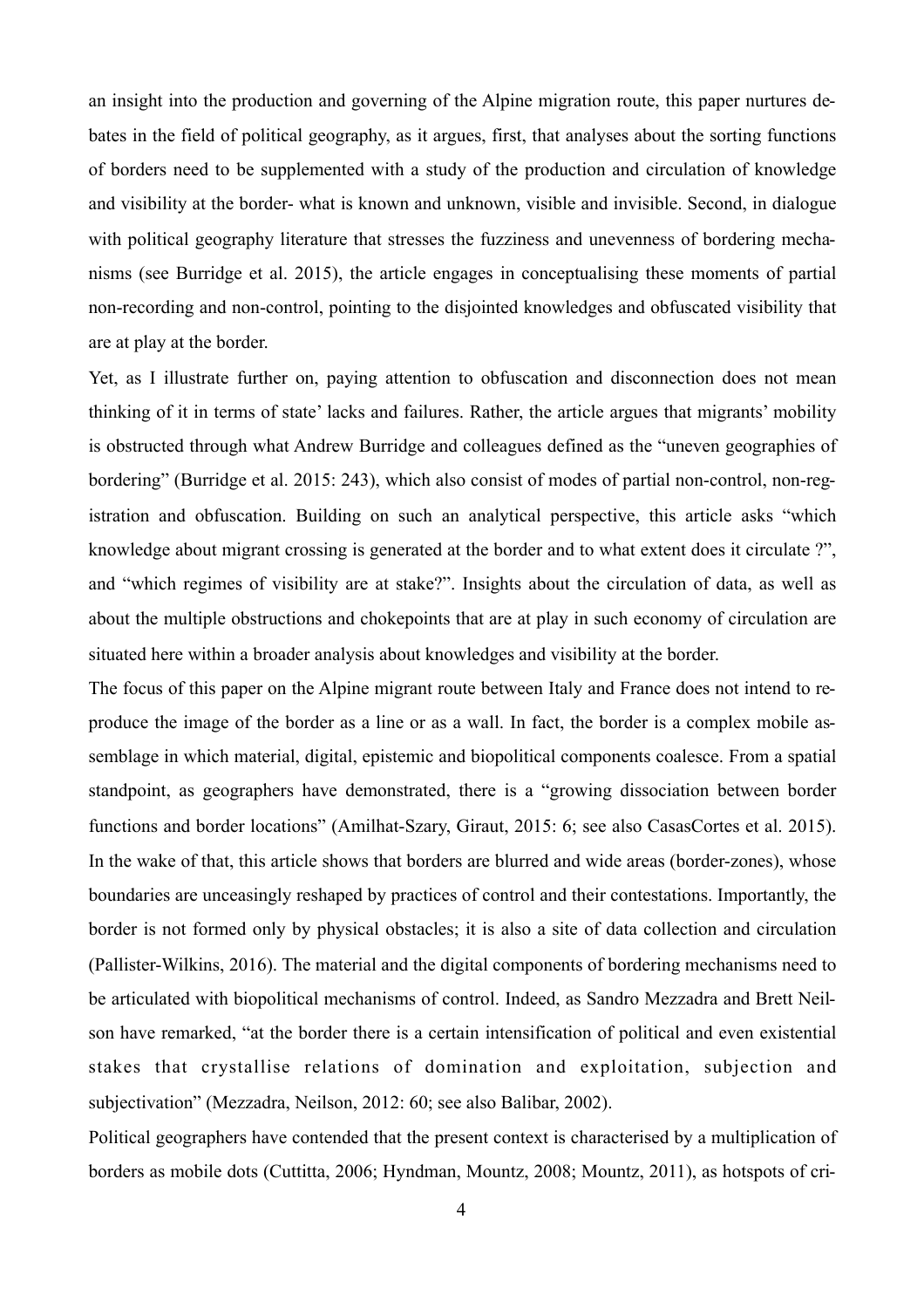sis (Tazzioli, 2018) and as flows (Casas-Cortes et al. 2015). As part of that scholarship, some authors have investigated the governing of migration through ambiguity (Nassar, Stel, 2019; Oesch, 2017), ambivalence (Altin, Minca, 2017), discretion (Gill et al., 2018) and uncertainty (Duns, Cons, 2014), showing that "state control can be exercised not only through specification but . Yet, this literature has mainly centered on camps, encampments and enclosed spaces, and much less on bordermaking practices, and on how migrants' passage and temporary presence is managed at the border. In critical security studies a g growing scholarship has investigated decision-making practices at the borders (Cote-Boucher, 2016; Hall, 2017), the datafication of border security (Amoore, 2013; Frowd, 2018), the implementation of smart borders (Jeandesboz, 2016) and the border connections generated through "the stretched screens of border officials, police, visa officers (Dijstelbloem, Broeders, 2015a: 25).

Scholars ream have questioned "how migration is governed in absence of a global regime" (Robinson, 2018: 419; see also Geiger, Pecoud, 2013; Punter et al. 2019), starting from the assumption that border management has become more and more an object of shared knowledge and of a common regime of truth among "the professionals of the management of the unease" (Bigo, 2006: 14). The standardisation of security practices and border controls (Leese, 2018) goes together with a generalised streamlining of the lexicon and knowledge generated at and about the border. In his research on border controls in Mauritania, Philippe Frowd has investigated how the circulation of knowledge standards depends on shared material infrastructures and on the alignment of global policies and norms, which is actualised through international agencies such as the International Organisation for Migration (IOM) (Frowd, 2018). Such a general trend towards the standardisation of knowledge is well recounted by Gregory Feldman who, in his book *The Migration Apparatus,* analyses "how migration management is overall moving towards convergence" (Feldman, 2011: 7)*.* 

<span id="page-5-1"></span>Yet, he also highlights the multiple obstacles and local resistances that such a political project constantly encounters (Feldman, 2011)<sup>5</sup>. In fact, as Nora Stel has compellingly argued, migration governmentality is often enacted through an active and deliberate production of ignorance and notknowing (Stel, 2016). In line with analyses that draw attention to moments of obstruction, nonknowledge and obfuscation, I am interested in developing an analytics of the disjointed knowledges and obfuscated visibility that are at play at the border. It contends that an analytical focus on

<span id="page-5-0"></span>[<sup>5</sup>](#page-5-1)Indeed, far from presenting it as a smooth process or a seamless border regime, Feldman asks "how to deal with a situation in which policy officials patently ignore the migrants in their immediate presence?" (Feldman, 2011: 5).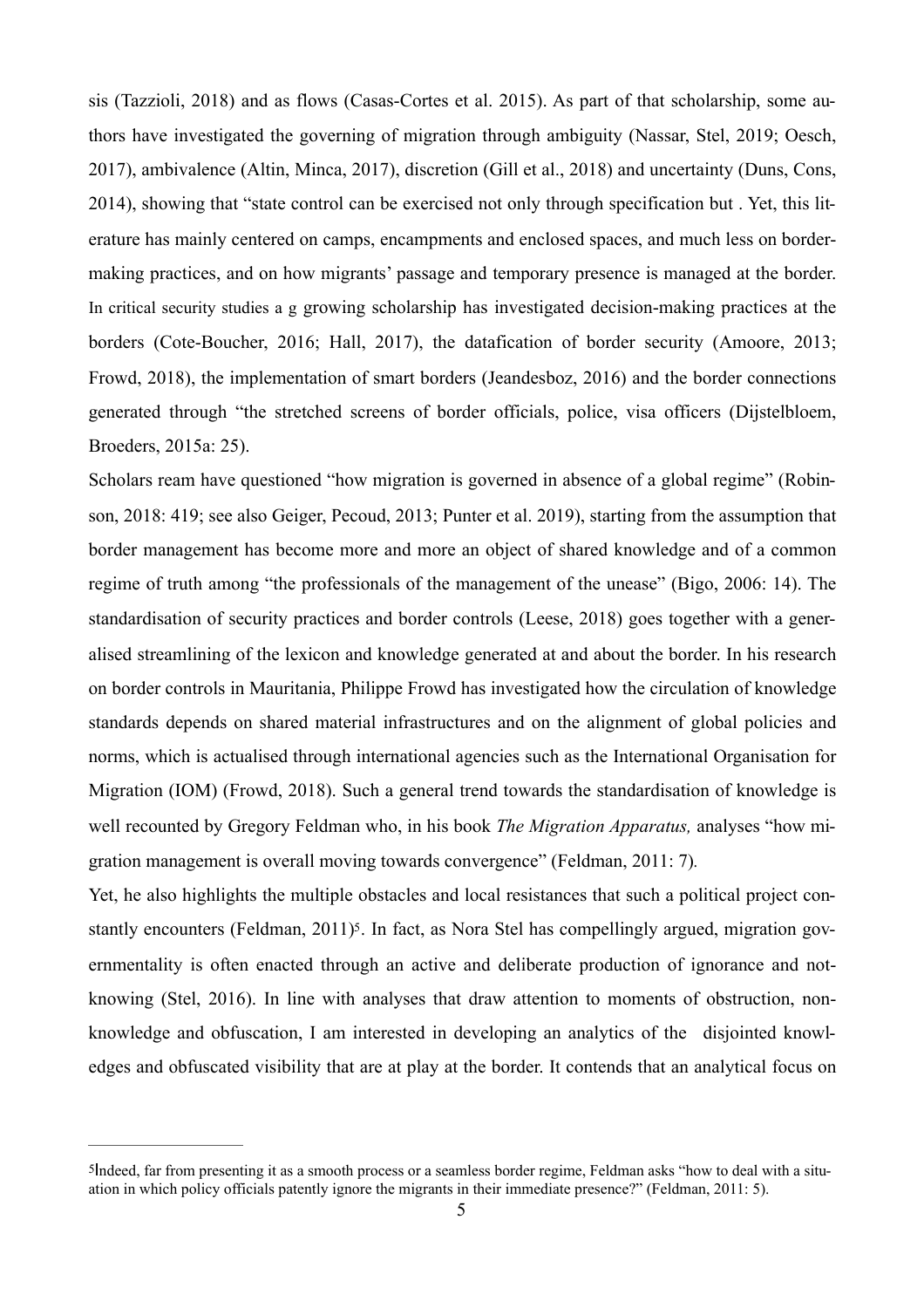border controls should not lead us to "losing sight into their patchy, makeshift, inconsistent and failure-prone character" (Burridge et al. 2015: 245; see also Martin, Mitchelson, 2009).

Questions around the production of visibility and invisibility at the border are intertwined with interrogations about knowledge production: indeed, which knowledge is generated and shared about border crossing? And therefore, which legibility and visibility of the border is produced ? However, these two aspects - visibility and knowledge - are usually treated separately in the literature. The interplay between knowledge, non-knowledge, invisibility and visibility is actually crucial for grasping mechanisms of border-making. Instead, for critically engaging with borders as political technologies for sorting people, we need to pay attention and conceptualise to the proliferation of fragmented knowledges, partial non-knowledges as well as obfuscation. The epistemic blurriness of the border requires adequate analytical tools for investigating border-making processes. Recent works have convincingly pointed to the crucial role of secrecy in states security practices (Belcher, Martin, 2013; Walters, 2015), and have endorsed Foucault's contention that power always requires a certain degree of secrecy (Foucault, 1998). Nevertheless, neither secrecy nor transparency allow fully capturing the field of tensions which is at play at the border. In fact, the frictions and obstructions in sharing data, depend less on state's secrecy and lack of transparency than on the constant production of opacity and disjointed knowledges about migrants' presences and passages.

#### *The emergence of the Alpine migration route:*

In order to explore which modes of knowledge and tactics of (in)visibility are implemented at the border for governing migration it is important to retrace the transformation of the Alpine passage into a more controlled migration route. In fact, retracing the history of the Alpine passage enables not falling in the trap of presentismae. As I mentioned above, the partial rerouting of migration movements from Ventimiglia towards the Alps is the outcome of increasing border enforcement along the coastal area, at the crossing point of Ventimiglia. The French push-back operations along the coast are usually followed by forced transfers of migrants made by the Italian authorities from the city of Ventimiglia to the hotspot of Taranto, which is located 1200 km Southern (Capiroglio et al. 2018[\)6](#page-6-0). Actually, the Alpine border is by no means a recent crossing point. On the contrary, it has a quite longstanding history of "clandestine" passages: as I have been able to retrace in the archive

<span id="page-6-1"></span><span id="page-6-0"></span>[<sup>6</sup>](#page-6-1)<https://www.ecre.org/asylum-seekers-transferred-from-northern-italy-to-taranto-hotspot/>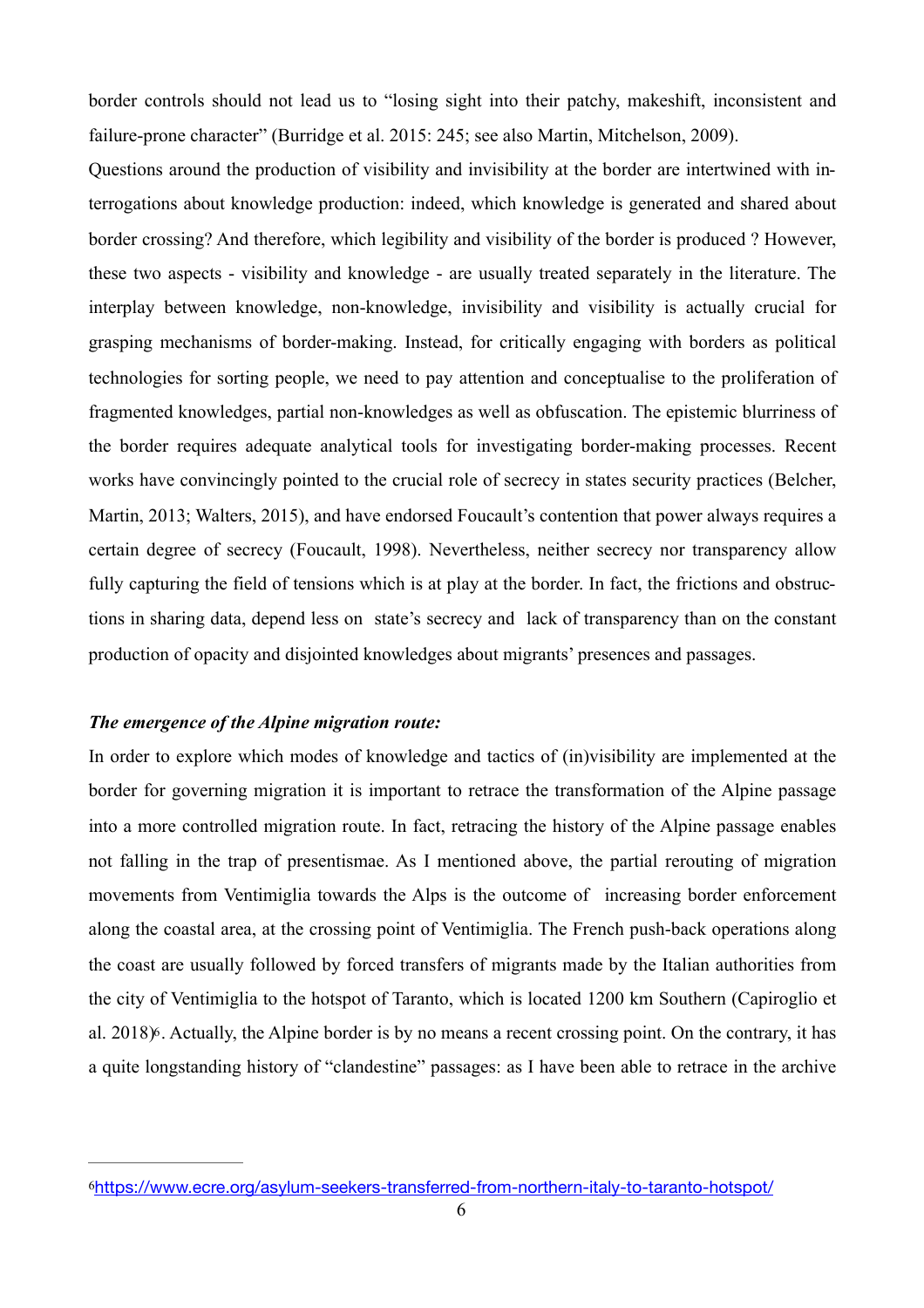<span id="page-7-4"></span><span id="page-7-3"></span>of the Alpine Rescue office in Bardonecchia<sup>[7](#page-7-0)</sup>, during the II World War, many Italians escaped through the Alpine passage, and since the late 1940s on, some Italian citizens crossed there to go to France in order to find job; then, "between the 1970s and the 1880s, it became a crossing point for migrants from outside Europe, and more consistently then in the 1990s, when people from the for-mer Yugoslavia fled and passed through Italy<sup>7[8](#page-7-1)</sup>. Yet, the history of the Alpine crossing should be analysed together with the specificities of the present context: indeed, over the last three years the Alpine passage has become a much more controlled and policed route, where migrants are subjected to police violence, repeated push-back operations and identification procedures. Thus, borderingmaking practices have intensified and migrants' passages have become object of state's concern.

In so doing, the Alpine passage has turned into a border-zone for the migrants, which is quite hard and dangerous to cross. The geography of the territory - high mountains - the extreme and variable weather conditions - snow and low temperatures in winter -, the border patrolling and the migranthunt carried on by the police make that space a potential deadly border-zone for the migrants in transit (Del Biaggio, Heller, 2017; Tazzioli, Walters, 2019). In this regard, Tugba Basaran's analysis of the legal production of the border-zone helps in grasping the interplay between law, administrative measures and migrants' exclusion from the access to rights. Instead of seeing border-zones as spaces of exception, Basaran points to the "flexible multiplication of these spaces" (Basaran, 2008: 346) which "are characterised by legal proliferation rather than being outside the law" (Basaran, 2008: 340; see also Neilson,  $2014$ <sup>[9](#page-7-2)</sup>. In a similar way, in her historical account of border controls procedures, Sara Casella Colombeau challenges discourses on the so called "Schengen crisis" by pointing to the continuity in police operations along the French-Italian border and highlighting the administrative measures and laws that de facto allow states to push migrants back (Colombeau, 2019).

<span id="page-7-5"></span>Along the Alpine route migrants are identified, policed and pushed-back to Italy through a series of uneven measures which change over time in a quite unpredictable and frantic manner. However, this happens less through legal exceptions than through the implementation of local administrative

<span id="page-7-0"></span> $\frac{7}{1}$  $\frac{7}{1}$  $\frac{7}{1}$  As part of this archival research, I have analysed the documents about the rescue operations conducted on the Alps, between Bardonecchia, Claviere and the French side of the border. Every document contains the nationality of the person who had rescued, and the dynamic of the inicident -e.g. if the person was about to enter France "illegally".

<span id="page-7-1"></span><sup>&</sup>lt;sup>[8](#page-7-4)</sup> Interview with the head of mission of the Alpine Rescue in Bardonecchia (21/10/2019).

<span id="page-7-2"></span>[<sup>9</sup>](#page-7-5) Importantly, the establishment of border-zones does not impact on everyone in the same way: on the contrary, borderzones are characterised precisely by a differential and racialising functioning, which affect some populations and not others.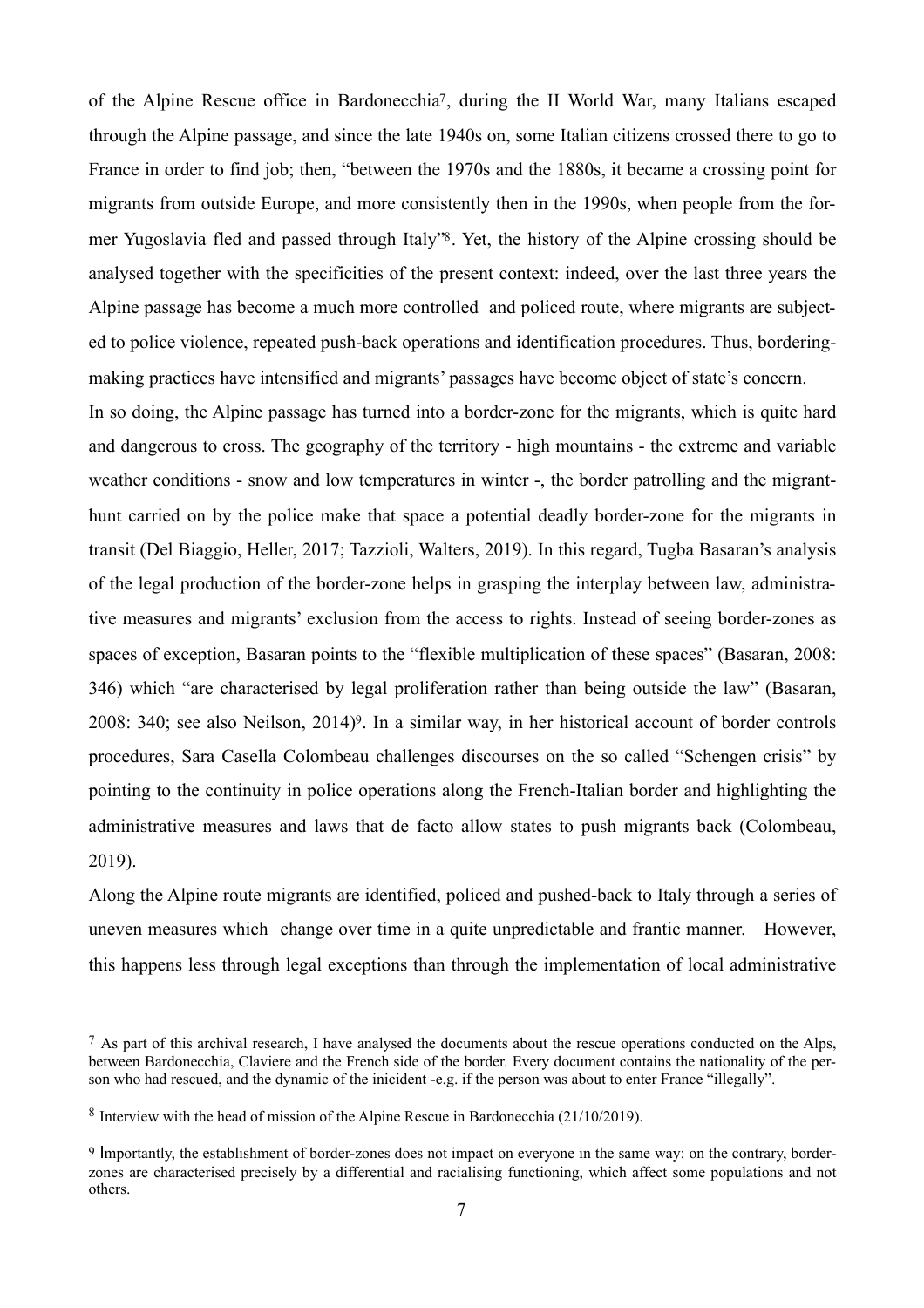measures and peculiar twisting of the law. A case in point is represented by migrants who are pushed back soon after crossing the French border without having the possibility to lodge the asylum claim in France. At the migrant shelter in Oulx, volunteers have witnessed the irregularities of the French police on a daily basis: "every day, in the middle of the night, the Italian police brings here, in the shelter, between 5 and 10 migrants on average, who are pushed back by the French authorities. Often, there are minors among them. But we do not have an exact number about this, as we do not identify migrants, and we do not want to: we are just providing logistical support and a safe space to stay. Therefore,, so some people might be counted more than once if they have been pushed back multiple times"<sup>10</sup>[.](#page-8-0)

<span id="page-8-2"></span> If on the one hand this ordinary police practice is in violation with the international law and the right to claim asylum, on the other French authorities play with the very blurry definition of "frontier" in the French law, which states that this latter might extend up to 20 kilometres after the official border-line (Rodier, 2002**)**. In fact, as Basaran explains, the production of border-zones allows states to restrict access to rights: "the creation of the border zone and the legal fiction of the border zone are intended to prevent refugees from applying for the refugee status. To apply for refugee status one needs to be on the territory" (Basaran, 2010: 56; see also Colombeau, 2019). Hence, the border-zone constitutes a sort of uneven spatial expansion of the border, generating legal ambiguity through the law. In fact, the production of a border-zone (the territory between the Susa Valley and Briancon) has reshaped the legal and political geographies of the French-Italian Alpine passage.

<span id="page-8-3"></span>By zooming out from the French-Italian Alpine crossing point, it becomes apparent that the hardening of controls at the internal borders of Europe are part of the EU's frantic attempt to regain control over migrants' "secondary movements": the temporary but protracted suspension of Schengen in France and in other EU member states<sup>11</sup> has been justified as a measure that contributes "to a substantial reduction in the secondary movements of irregular migrants" (European Commission, 2016**)**. The deterrence of secondary movements emerges in fact as one of the most urgent priorities of the current EU migration agenda (European Parliament, 2018). As Elspeth Guild and colleagues have observed, the reintroduction of border controls had been enacted without proving evidence of the concrete risks associated to migrants' presence (Guild et al. 2016): "there have been no statistics on the number of people crossing borders and seeking asylum, or assessment of the extent to which

<span id="page-8-0"></span> $10$  Interview with M. and S., two volunteers who work in the migrant shelter in Oulx, November 13, 2018.

<span id="page-8-1"></span>[<sup>11</sup>](#page-8-3) By the end of 2015, also Austria, Denmark, Germany, Norway and Sweden suspended Schengen.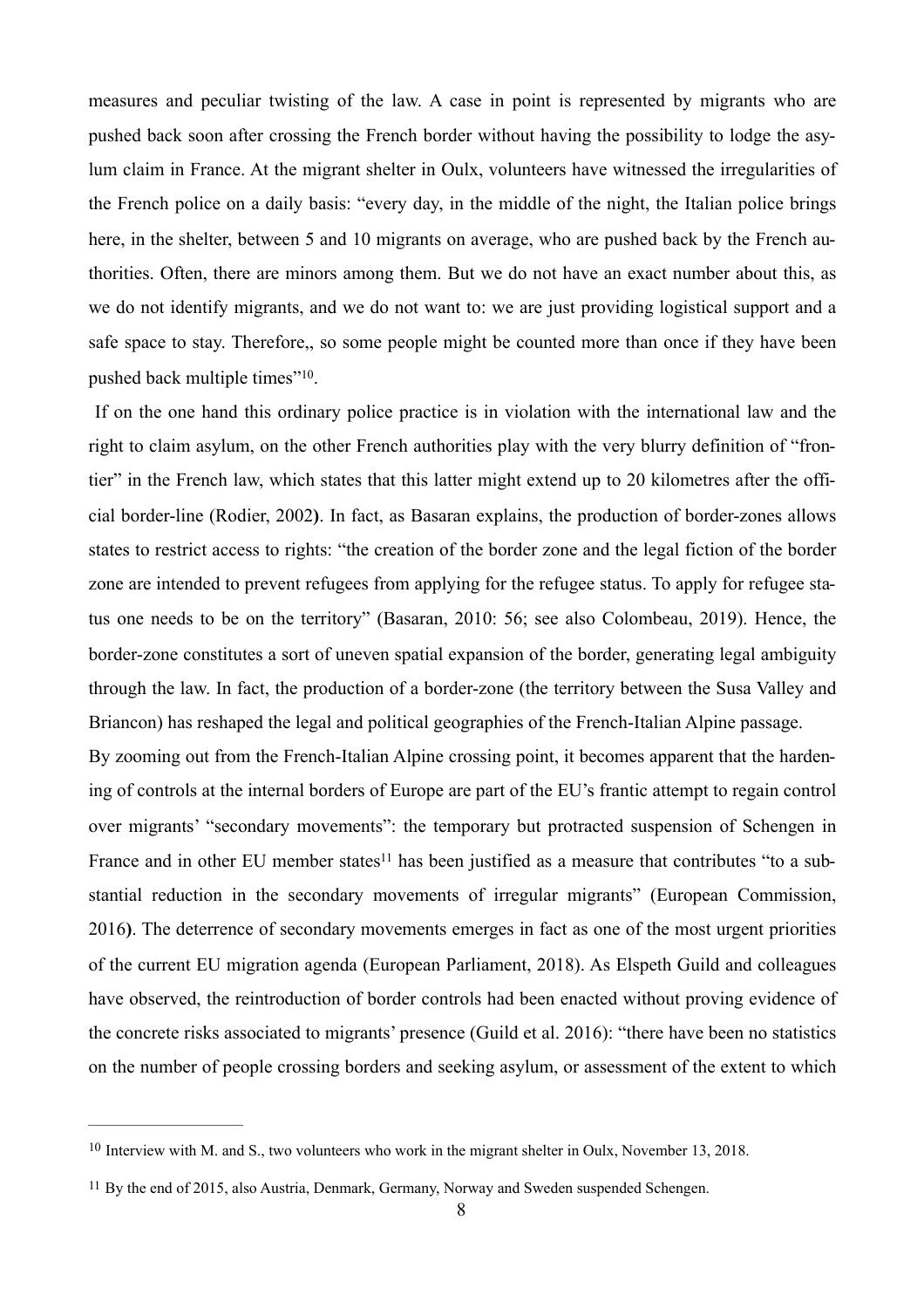<span id="page-9-4"></span>reintroducing border checks complies with the principle of proportionality and necessity" (Guild et al[.](#page-9-0) 2016:  $9$ <sup>[12](#page-9-0)</sup>.

Such a lack of evidence in justifying the re-establishment of border controls resonates with the general opacity and the lack of shared knowledge about push-back operations and migrants' attempts to cross borders. In this regard, it is worth noticing the *uneven geographies of migration control*, between highly monitored places- e.g. the Hotspots or the harbours where migrants lands- and more opaque border-zonese. More precisely, the articulation between knowledge, non-knowledge, visibility and partial obfuscation is far from being homogenous at the internal Europe's borders: , knowledge production and visibility are geographically highly uneven and subjected to what a *desultory temporality,* that is to incessant changes at the level of border-making operations and administrative measures. nt As I have been told by a lawyer from the Association of Legal Studies on Immigration (ASGI), "every border, or better every crossing point, functions in a peculiar manner and according to a specific temporality"<sup>[13](#page-9-1)</sup>. Therefore, knowledge and visibility and their multiple nuances are strongly articulated to each other. For instance, while push-back operations along the coast are recorded systematically by the authorities, until the beginning of 2019 along the Alpine border these were registered in a quite irregular and uneven way, as the Red Cross in Bardonecchia told me; and more broadly, the data exchange between the two side of the border is only partial and often asymmetricaly.

<span id="page-9-6"></span><span id="page-9-5"></span> Td he uneven management of migrants' presences ise constitutive of border-making and of daily practices of border controls<sup>14</sup>. The production of disjointed knowledges and obfuscated visibility takes place within a fuzzy space of governmentality, characterised by legal ambiguities: indeed, tthe *legal fuzziness* of the border-zone obstructs migrants' access to the asylum procedure and creates a grey-zone where more than governing through the exception, the law itself is twisted by using existing margins of manoeuvre (Basaran, 2010; see also CNCDH, 2018[\)15](#page-9-3). The unevenness of border

<span id="page-9-7"></span><span id="page-9-0"></span><sup>&</sup>lt;sup>[12](#page-9-4)</sup>Border controls has not been re-introduced only in the name of the migration crisis in 2015; in 2017, France declared the state of emergency as a response to the terrorist attacked which happened in the country. The prevention of potential terrorist threats, and not migrant invasion, has become the main reason through which France extended the re-establishment of border controls at the end of 2017. It is on the basis of the anti-terrorism law that border controls have been extended beyond border-posts and can take place at rail stations, harbours and inside the national territory (Anafe, 2019).

<span id="page-9-1"></span>[<sup>13</sup>](#page-9-5) Interview with an Italian lawyer of ASGI, Turin, December 28, 2018.

<span id="page-9-2"></span><sup>&</sup>lt;sup>14</sup><https://www.amnesty.fr/refugies-et-migrants/actualites/a-la-frontiere-franco-italienne-des-violations-systematiques>

<span id="page-9-3"></span>[<sup>15</sup>](#page-9-7) The link between the legal fuzziness of the border-zone and arbitrary controls has been highlighted by the French National Consultative Commission on Human Rights (CNCDH) that has shown that push-back operations at the French-Italian border take remain partially unaccounted and uncounted due to the legal opacity (CNCDH, 2018).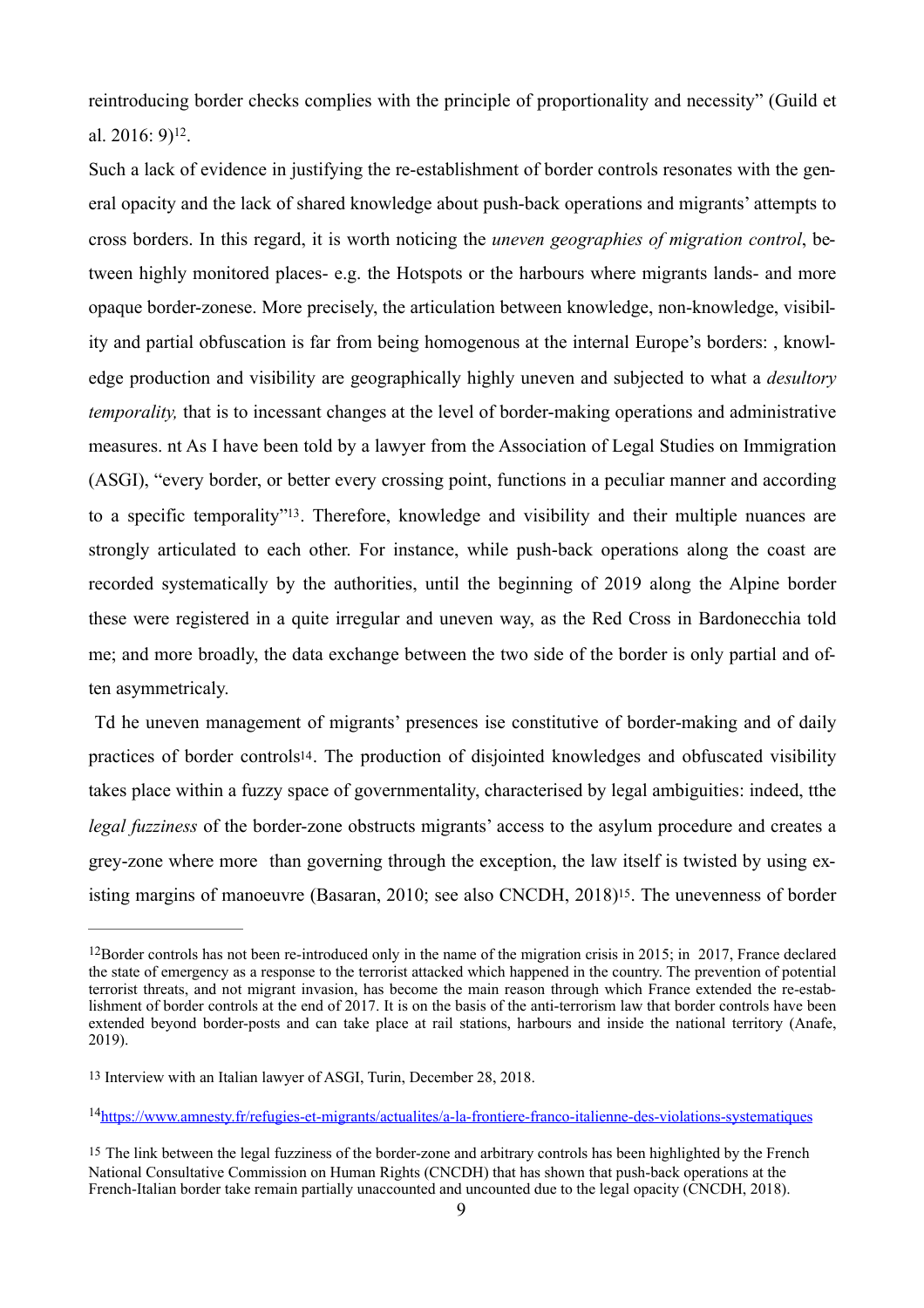<span id="page-10-2"></span>controls - characterised by moments when migrants are highly monitored and others of partial nonregistration - generate effects of disorientation on the migrants, forcing them to constantly readapt and reinvent spatial tactics for crossing and for finding legal leeway to apply for asylum. In this regard, Elizabeth Cullen Dunn and Jason Cons speak of "aleatory sovereignty" to refer to the fragile, unpredictable and haphazard" processes through which sovereignty is enacted (Dunn, Cons, 2014: 96). However, despite the aleatory dimension is partially at stake in daily border procedures, this should not be confused with a "topological zone of indistinction" (Agamben, 1998: 37): both the idea of an aleatory sovereignty and the concept of indistinction recall the image of "a unitary notion of the state" (Neilson, 2014: 15). Instead, the Alpine French-Italian border shows that it is less a question of state's arbitrariness than of a multiplicity of conflicting interests and actors at stake<sup>[16](#page-10-0)</sup>. In fact, Italian authorities are not concerned in controlling and stopping the migrants who try to cross to France; on the contrary, many of them silently hope that some migrants manage to go out from Italy. Instead, on the French side of the border, the containment and push-back of the migrants in transit from Italy is a declared goal that is performed by the French police on a daily basis. Yet, de[s](#page-10-1)pite these asymmetries and conflicts, due to states bilateral agreements<sup>[17](#page-10-1)</sup> the Italians and the French ultimately cooperate in the procedures to returns migrants to Italy, while non-state actors, like the local NGOs in Oulx and Bardonecchia have been trying to monitor the psh-back closely to denounce human rights violations.

#### <span id="page-10-3"></span>*Disjointed knowledges:*

Rail station of Oulx, December 21, 2018, 7:20 pm: a group of nine migrants of different nationalities just arrived in Oulx by regional train from Turin, with small backpacks and without adequate equipment for hiking on the mountains and walking in the snow. In the small hall of the rail station, they are approached by a cultural mediator of a local NGO, who tries to convince them about the dangers they might encounter in their attempt to cross the borders. Yet, the nine guys are very determined to make it to France and one of them replies to NGO volunteer: "we are here, it is worth trying, we have crossed the Sahara desert and the Mediterranean, it can't be worse than that". From

<span id="page-10-0"></span>[<sup>16</sup>](#page-10-2) As Guild and colleagues have pointed out, single national cases or the governing of specific border-zones should be situated within a broader European trend which consists in fighting the so called migrants' "secondary movements", that is migrants' movements across Europe which is enhanced by the spatial restrictions imposed by the Dublin Regulation (Guild et al. 2016).

<span id="page-10-1"></span> $17$  The most recent agreements between the the French and the Italian police about border control operations have been signed in July 2019. This agreement is not public. As the Italian police in Bardonecchia told me, it mainly regulates the push-back procedures.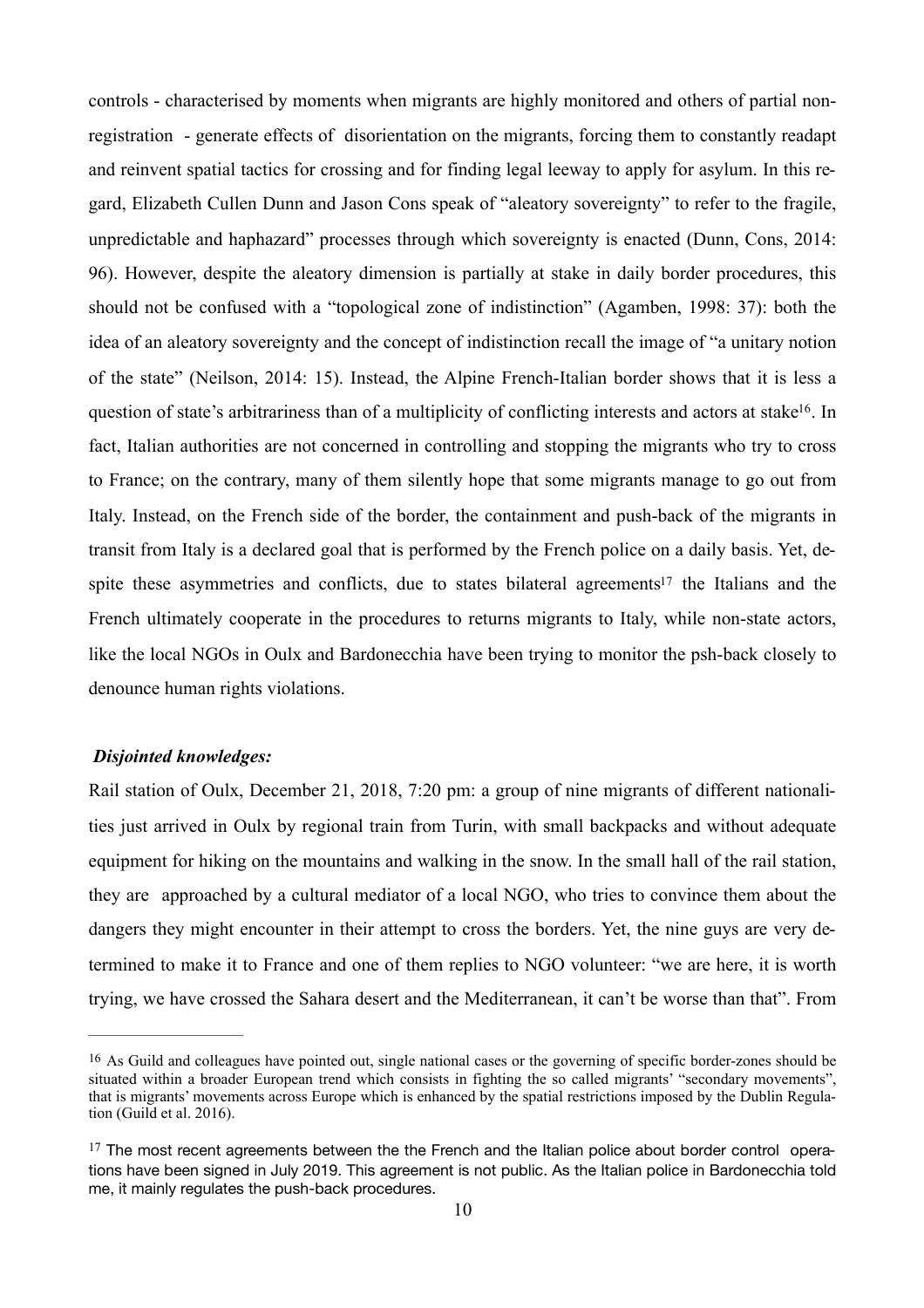Oulx, they take the local bus to reach the village of Claviere, from where they could start walking in the snow at night, in order to dodge French border patrolling more easily due to the darkness. Yet, at 3 am, five of them are taken back by the Italian police to the shelter in Oulx: after being spotted in the snow by the French police, they have been fingerprinted and then handed over to the Italian authorities. The four other migrants have probably managed to enter France, although, "we do not know what happens on the other side of the border, and they could be pushed back later on, after reaching the city of Briancon<sup>"[18](#page-11-0)</sup>. This episode does not represent an exceptional event but, rather, an ordinary scene of border policing which takes place on a daily basis along the French-Italian migrant route.

<span id="page-11-1"></span>Such a scene of ordinary violence enables investigating multiple aspects of how borders work e.g. police operations, migrant solidarity networks, technologies used for for detecting migrants, humanitarian actors at the borders. Here I draw attention to the knowledge produced on migrants' border crossing, which data is collected, by whom, and how it is shared and not shared among the actors deployed on the ground. In this section I focus on the entanglements between disjointed knowledges, partial non-knowledges and the frictions in the circulation of data about migrants' passages and presences - which includes those who try to cross and those who, after being pushed-back are temporarily hosted in the centres of transit on the Italian side of the border. Indeed, the articulations between knowledge, non-knowledge and the partial non-circulation of data, are factors that are constitutive of border-making processes (Mezzadra, Neilson, 2013). Indeed, as Huub Dijstelbloem and Dennis Broeders have pointed out, the border is "not only a technology for managing the movement of people, things and capital but also a knowledge space whereby registers of movement and mobility enact population" (Dijstelbloem, Broeders, 2015: 31).

Behind the visible and spectacular scene of the migrant-hunt performed by the French police across the mountains, the daily functioning of the border also involves a certain kind of knowledge production, or better different modes of knowledge. Scholarship on the politics of knowledge in migration governmentality has looked at the mechanisms of surveillance and control enacted by states and non-state actors as well as at the production states' legibility through security practices (Andersson, 2016; Bigo, 2014)s. In so doing, they have scrutinised what is taken out from public sight and knowledge. These analysis need to be supplemented, I contend, with scholarly works that have pointed to miscounting, ambiguity and non-recording as constitutive of migration governmentality (Pinelli, 20187; Rozakou, 2017). Barak Kalir and Willem van Schendel' analysis is geared towards

<span id="page-11-0"></span>[<sup>18</sup>](#page-11-1) Interview with a volunteer from the city of Oulx, 22 December 2018.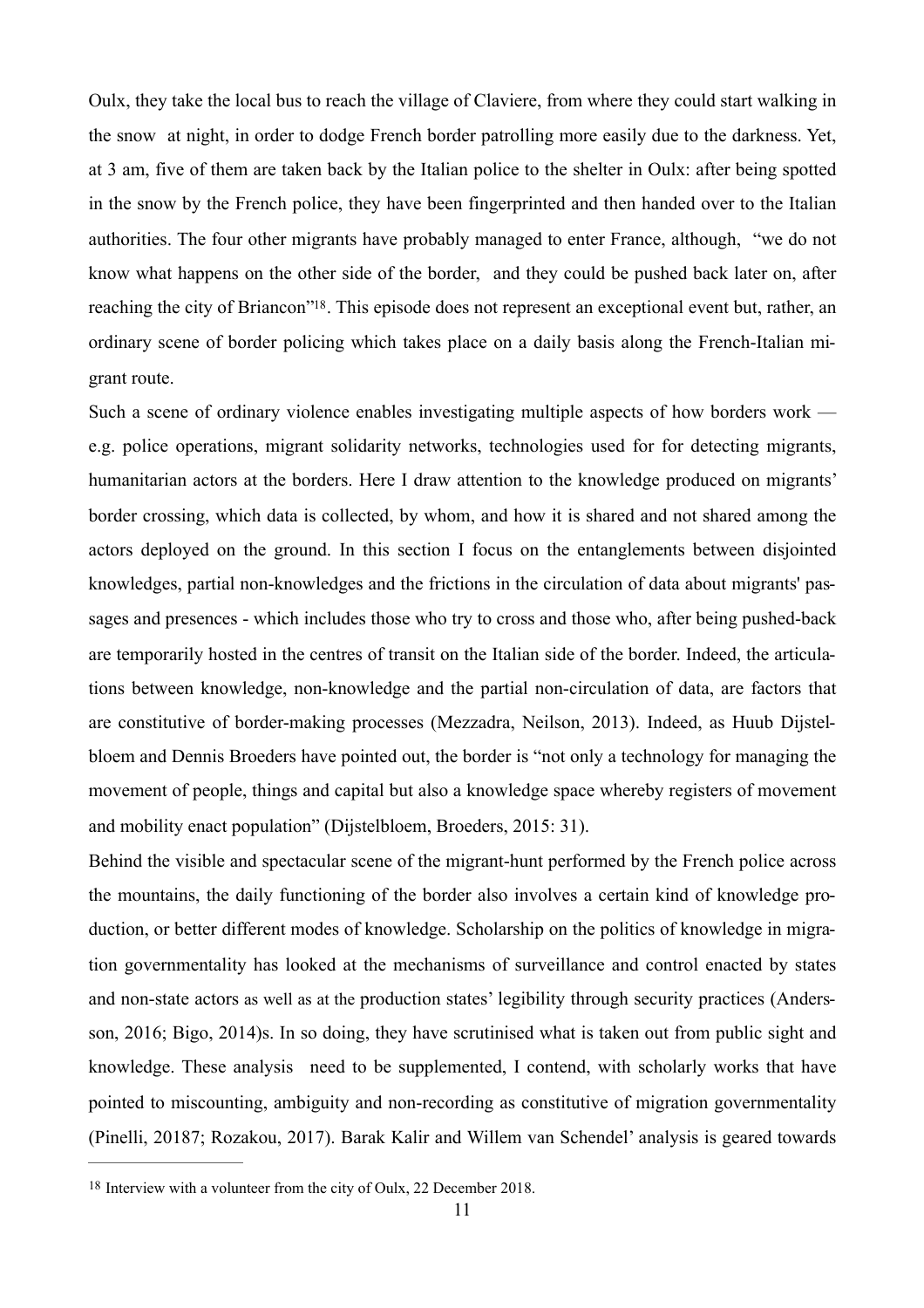"states' policies and practices that produce nonrecording" (Kalir, van Schendel, 2017: 2) and invite us to consider these not as lacks of failures but, rather, as tactics and mechanisms deployed by states for getting rid of political responsibility towards unwanted populations. This literature is helpful to grasp how partial non-registration and fragmented knowledges are constitutive components of the making of state's legibility (Scott, 1998). Yet, this article partially departs from an approach which tends to analyse partial non-recording as an "essential element of statecraft" (Rozakou, 2017: 38); indeed, mis-counting, frictions in data sharing and asymmetric knowledges about migrant crossing can be better investigated by starting from the multiplicity of actors involved at the border and of the local political conflicts among them.

<span id="page-12-1"></span>Hence, instead of centring on state's illegibility and legibility, I am interested in exploring the production of disjointed knowledges which are at play at the border. Relatedly, more than asking whether or not partial non-registration is the result of an intentional state-strategy I shift the attention towards the impact that the unevenness and opacity of border controls have on migrants and on how border controls should be reconceptualised in light of that<sup>[19](#page-12-0)</sup>. In this respect it is important to clarify that if migrants are unevenly recorded and controlled, this does not mean that they are less obstructed in their movements. Indeed, first, migrants could object of violent police harassment and human rights violations without being able to prove it, or they might be pushed-back multiple times at the border without sometimes getting any expulsion paper. In fact, as I have argued elsewhere (author XXX), in many contexts mobility turns out to be a political technology used by states for regaining control over migration: indeed at the internal frontiers of Europe migrants are entrapped in a forced hyper-mobility which push them to constantly reroute their journeys.

Second, opacity and partial non-registration constitute for the migrants a constantly reversible terrain of struggle: indeed, on the one hand fit means more chances for the migrants to cross the border without being detected, on the other it might involve state's unaccountability for the human rights violations committed by the police. In particular, if we look at the asymmetries in data collection and data sharing activities between the two sides of the border, we can speak of *disjointed knowledges t*hat are produced and circulated across borders*.* Speaking of d*isjointed knowledges* it enables us to come to grips with a heterogeneity of modes of non-recording, asymmetric controls and uneven data circulation, which in fact could not be grasped through the binary opposition between se-

<span id="page-12-0"></span>[<sup>19</sup>](#page-12-1)Indeed, building on Foucault's methodological assumptions about power that he advances in *The Will to Knowledge*, I consider here power relations as "both intentional and non-subjective" (Foucault, 1998: 94): that is, their intelligibility can be understood by retracing the articulation of multiple tactics, local frictions and objectives through which a certain general outcome is produced, and not by indicating a directly causal-effect or an actor that would have aimed at that.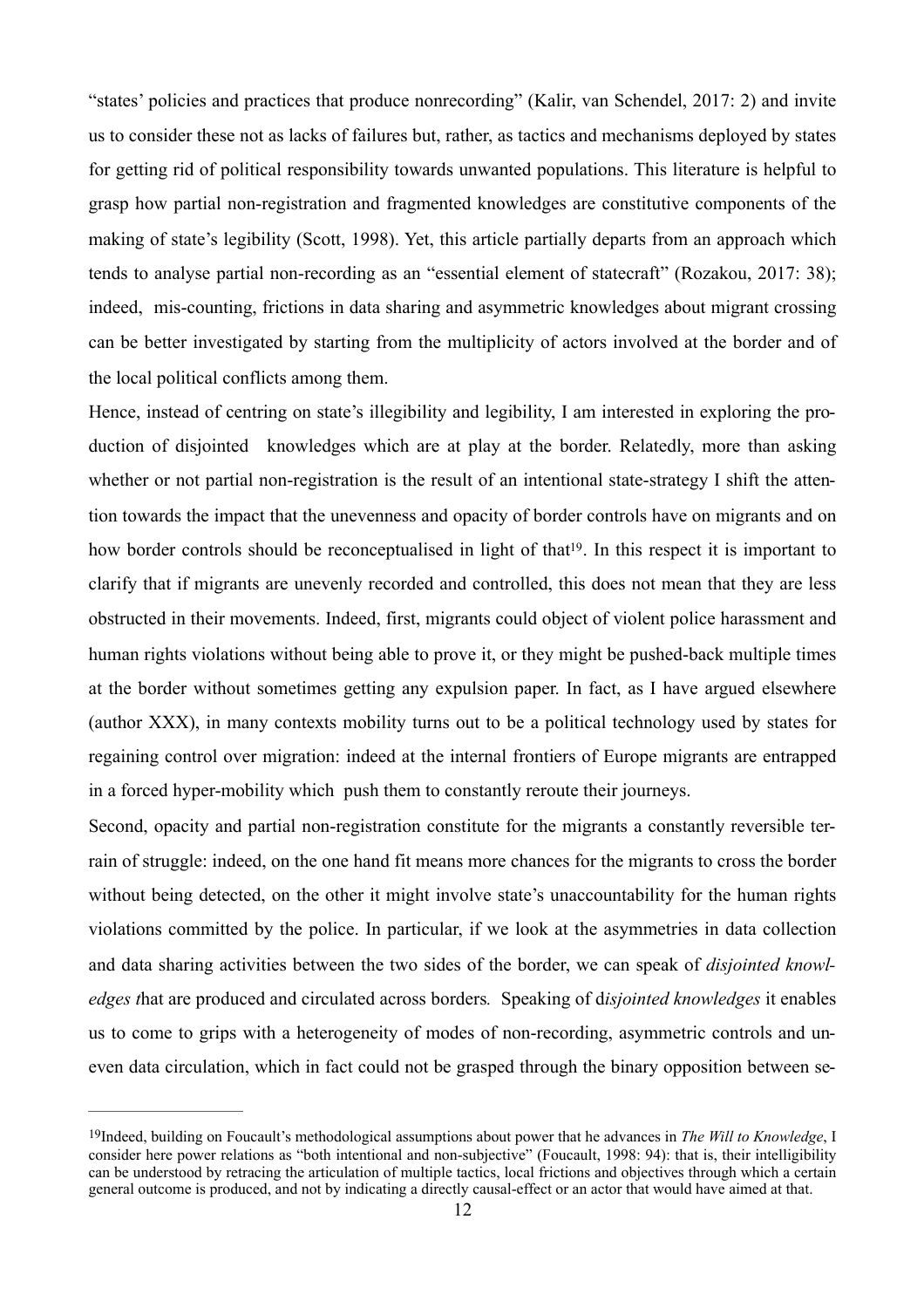crecy and knowledge. Migrants' passages are counted according to quite approximate estimates and through an informal information-exchange chain, by other actors in the Valley**.** Claudia Aradau's reflections on what she calls "controversies over non-knowledge" (Aradau, 2017: 2) enables us to come to grips with the disjointed knowledges generated at border and with the obstructed and misfunctioning data circulation among actors. Indeed, as she poignantly draws attention to an "epistemic terrain where datafication produces opaque circuits of knowledge and nonknowledge" (Aradau 2015: 6). Citizenship focus on border-making practices along the French-Italian Alpine migrant route enables showing the articulation of disjointed knowledges, partial lack of data and quarrels around what counts as knowledge, the which data and information are ultimately useful.

By accounting for the nuances of knowledge and non-knowledge and to the disputes around what counts as knowledge, we can grasp the fragmented terrain of border controls: indeed, such an analytical perspective enables unsettling the image of the border as an homogenous dispositive of government showing instead the conflicting rationales and discrepant strategies through which border controls are enacted. On the Italian side of the border, the actors involved either in controlling or in supporting the migrants in transit (the municipality of Oulx and Bardonecchia, the priest of the city of Bussoleno, two local NGOs, the Red Cross and some local volunteers) do exchange information in real-time by using two WhatsApp collective chats. One Whatsapp chat contains information about push-back operations. "Every day we circulate data in real time which include the numbers of migrants pushed back by the French at the borders and some other basic information, for instance, if we spot minors, women, or sick persons" the mayor of Oulx told me, showing the WhatsApp chat on his mobile phone<sup>[20](#page-13-0)</sup>.

<span id="page-13-1"></span>The other WhatsApp chat reports the number of migrants spotted at the rail stations of Oulx and Bardonecchia and who are hosted at night in the shelters opened by local NGO. Interestingly, the number of migrants who transited through Bardonecchia, Oulx and Claviere does actually correspond to detected migrants' passages and not to their actual presence, since some of them could have been pushed-back from the border multiple times and counted more than once, while others could remain undetected. The production and circulation of disjointed knowledges emerge quite blatantly as long as we analyse the information recorded by different actors at the border and what everyone of them knows about single cases of push-back. The multiple and partial databases where this information is stored are telling of the frictional circulation of data and, together, of the asym-

<span id="page-13-0"></span>[<sup>20</sup>](#page-13-1) Interview conducted with the mayor of Oulx, November 13, 2018.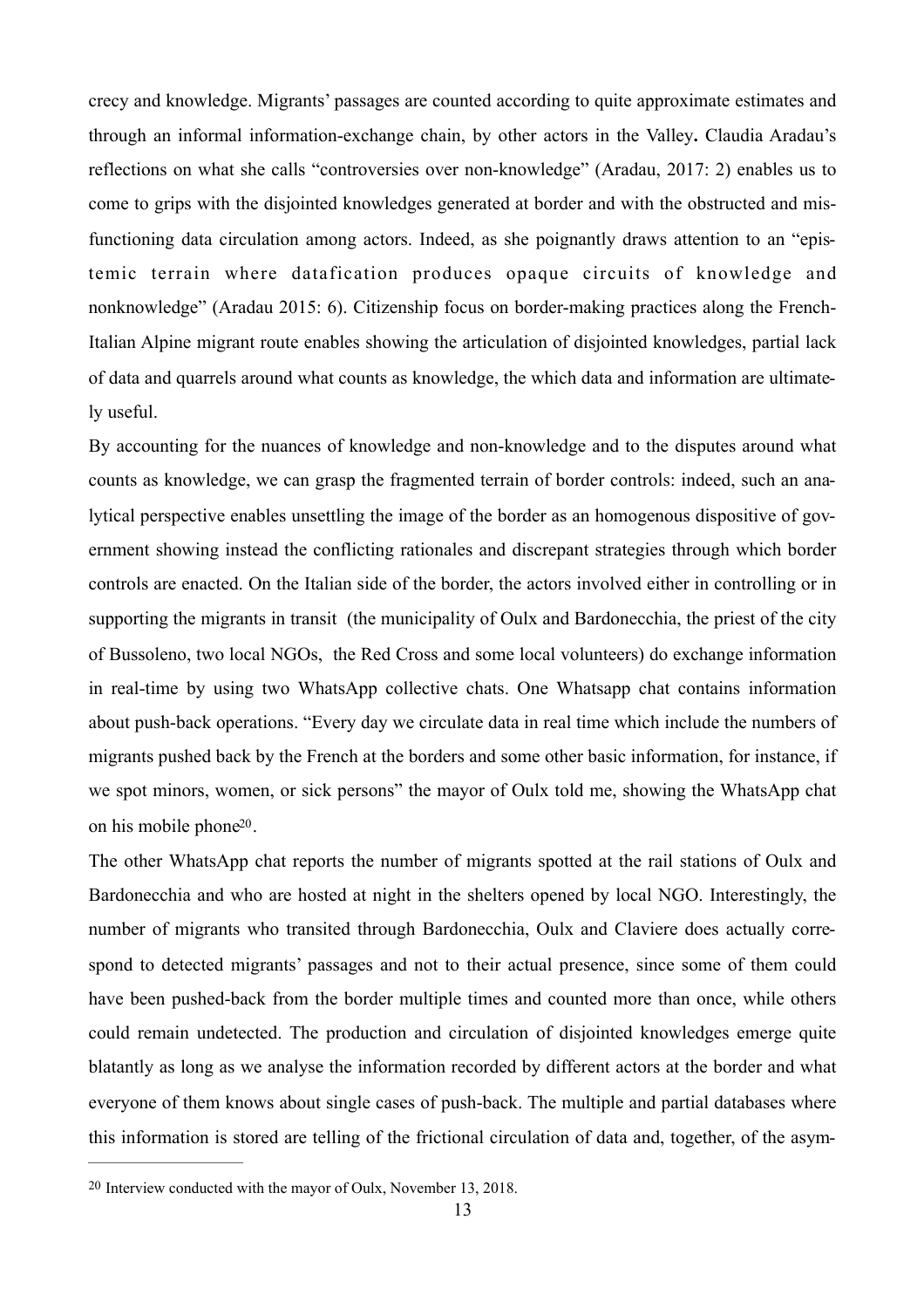metrical visibilities about border crossing produced by the states - in this case, Italy and France. Let's start from the two above mentioned WhatsApp chats activated and shared by local actors in the Susa Valley: who does get access to this data collected on the chats ? The data, as it was confirmed to me by the mayors of the Susa Valley, is sent to the Prefecture of Turin. This latter receives the numbers and the data provided by the Red Cross of Susa that counted 434 migrants pushed back from the French Alpine border in two months - between October 20 and December 20, 2018.

Relatedly, official statistics from the Italian Home Office and the French police reveals that the French-Italian border is characterised by asymmetric knowledges about migrants' push-backs. How many push-back operations are counted by the Italians? And how many are reported by the French authorities ? The Italian Home Office had reported 7063 migrants' push-backs to Italy along the Alpine route (from the in 2018, 6072 in 2017, and 6256 in 2016. Instead, the number of push-backs reported by the French police is "only" of 1899 in 2017 and 315 in 2016. The asymmetry in data collection between the two sides of the border is more or less inverted along the coastal border-line: while Italian authorities reported 24 273 migrants' push-backs from Menton to Ventimiglia in 2017, and 17529 in 2016, the French police counted 44. 433 in 2017 and 31 285 in 2016.

<span id="page-14-2"></span>Such a discrepancy in statistics is not just a numeric issue; it is also telling of the fact that, ultimately, states are not interested in monitoring what might happen to the migrants who cross - if they are in danger, if they get lost on the mountains<sup>21</sup>[.](#page-14-0) In this sense, we can speak of a partial disregard in monitoring and counting migrants. And yet, this partial disregard in monitoring the phenomenon is also combined with a more strategic *will not to govern too much,* as I mentioned earlier on: indeed, the partial lack of knowledge and the obstructions in data circulation make states less accountable for the border violence and law infringement they commit.

<span id="page-14-3"></span>The Red Cross and the Police in Bardonecchia usually register every day about twenty push-back operations made by the French police, although it is a rough estimation based on their monitoring activitie[s22](#page-14-1). The production of disjointed knowledges is confirmed not only by numbers, as the above mentioned statistics demonstrate, but also by the daily border operations. For instance, on the Italian side of the border, in order to know whether migrants had been fingerprinted by the French authorities, local NGOs need to ask the migrants. Although there is not something like a standard-

<span id="page-14-0"></span> $^{21}$  $^{21}$  $^{21}$ However, being untraceable is of course a double-edged sword for the migrants: on the one hand it can mean higher chances for the migrants to get lost on the mountains and expose themselves to dangers, on the other it constitutes a weapon of flight which increases the chances to cross without being detected (Ansems de Vries, 2016; Papadopoulos et al. 2008).

<span id="page-14-1"></span>[<sup>22</sup>](#page-14-3) Number given to me by the local Police in Bardonecchia (22 october 2019) and confirmed by the Red Cross.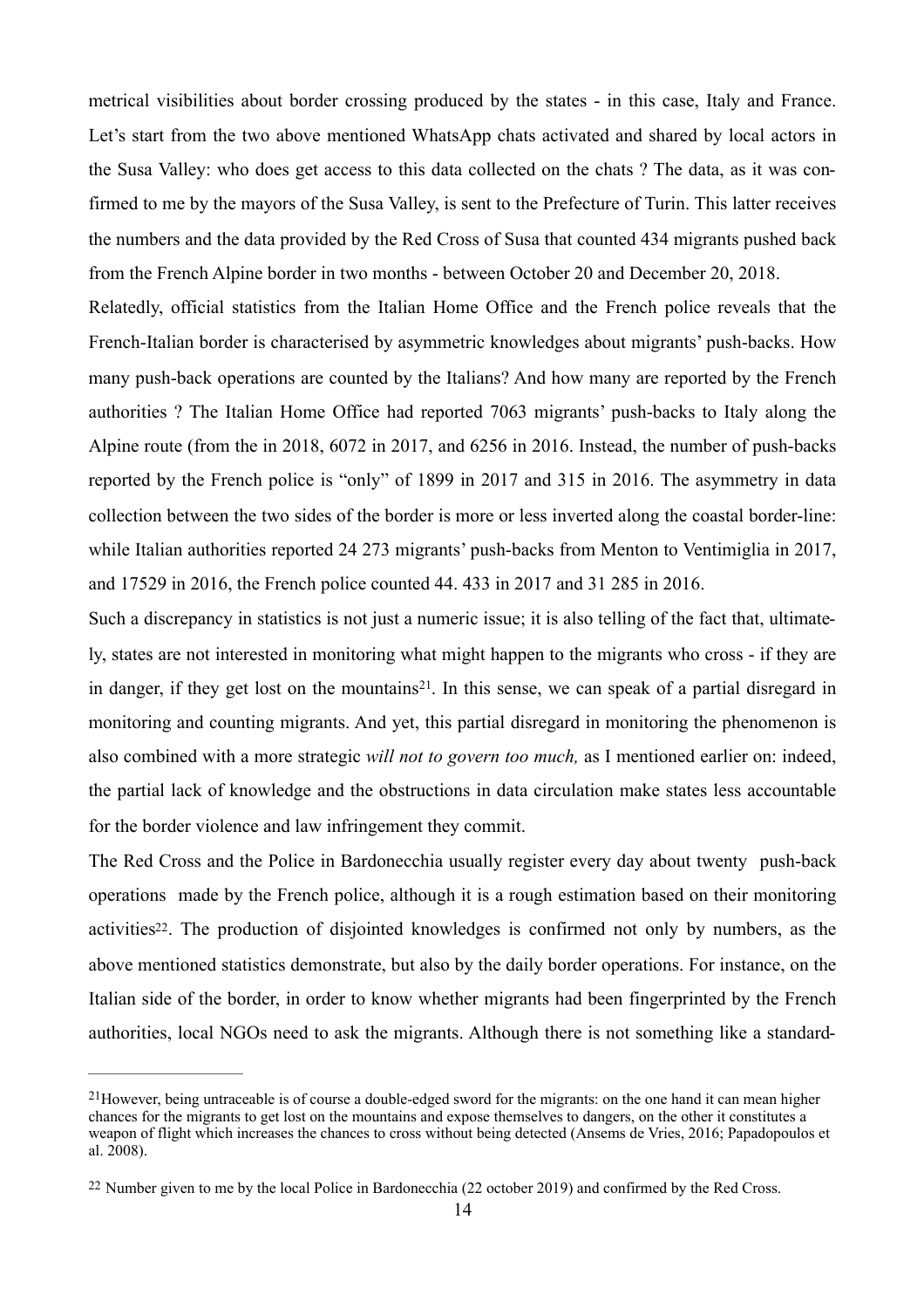ised practice as it constantly changes over time, usually French authorities count and fingerprint the migrants; but the result of the fingerprinting is not shared with the Italian police, nor it is sent to the European database EURODAC. After the identification procedure, the French police gives to migrants the paper with states the interdiction to enter the national territory (*refus d'entree*), and this however takes place in a quite uneven manner - some migrants had been given the paper, some others did not, as it emerges from the testimonies I collected at the border by speaking with migrants and activists. It follows that not only the border is asymmetrically controlled - as the Italian tend not to stop the migrants, while the French do.

<span id="page-15-3"></span>On the Italian side of the border, the police counts the migrants who are returned by the French authorities - although in 2017 and 2018 many migrants had been dropped into the Italian territory on the sly, without officially "returning" them to the Italians. Usually, once migrants are taken back to Italy, the Italian police proceeds by quickly identifying them through the SPAID system<sup>23</sup>, which is a mobile device used to take migrants fingerprints and check if their records are already stored in the Italian and in the EURODAC databases. If, as in the large majority of the cases, migrants turn out to be already identified in the national and in the European system, they are released on the Italian territory. And, in this case, their passage is stored in the Italian Police database only, while no digital trace of those crossings and push-backs are left on a European level. If not, they are taken to the Police station are properly identified  $24$ [.](#page-15-1)

<span id="page-15-5"></span><span id="page-15-4"></span>Instead, the French police is primarily interest in not-authorising migrants' entry to France and in verifying that they had already been fingerprinted in Ital[y25](#page-15-2). The non-delivery of the *refus d'entree* to the migrants is in fact a state tactic for not being accountable nor responsible for asylum seekers. The irregularities and unevenness in border policing operations overlap with the illegalities, frequently committed by state authorities. A case in point is represented by French police officers who fill in the *refus d'entree* form by ticking the box, in the place of the migrants, which states "I want to leave the territory as soon as possible", denying in this way migrant's right to claim asylum and speak with a lawyer (Anafe, 2009; Asgi, 2018). Similarly, unaccompanied minors are often pushedback without any check on their age, in violation of the international law. The partial absence of data and shared knowledge across the borders about push-back operations and migrants' crossing

<span id="page-15-0"></span>[<sup>23</sup>](#page-15-3) It is the Italian acronym for Peripheral System for Taking Digital Fingerprints.

<span id="page-15-1"></span><sup>&</sup>lt;sup>[24](#page-15-4)</sup> This procedure has been explained to me by the Police of Bardonecchia which in that context acts also as Border Police.

<span id="page-15-2"></span>[<sup>25</sup>](#page-15-5) And therefore, on the basis of the Dublin Regulation, their asylum claim could not be processes in France.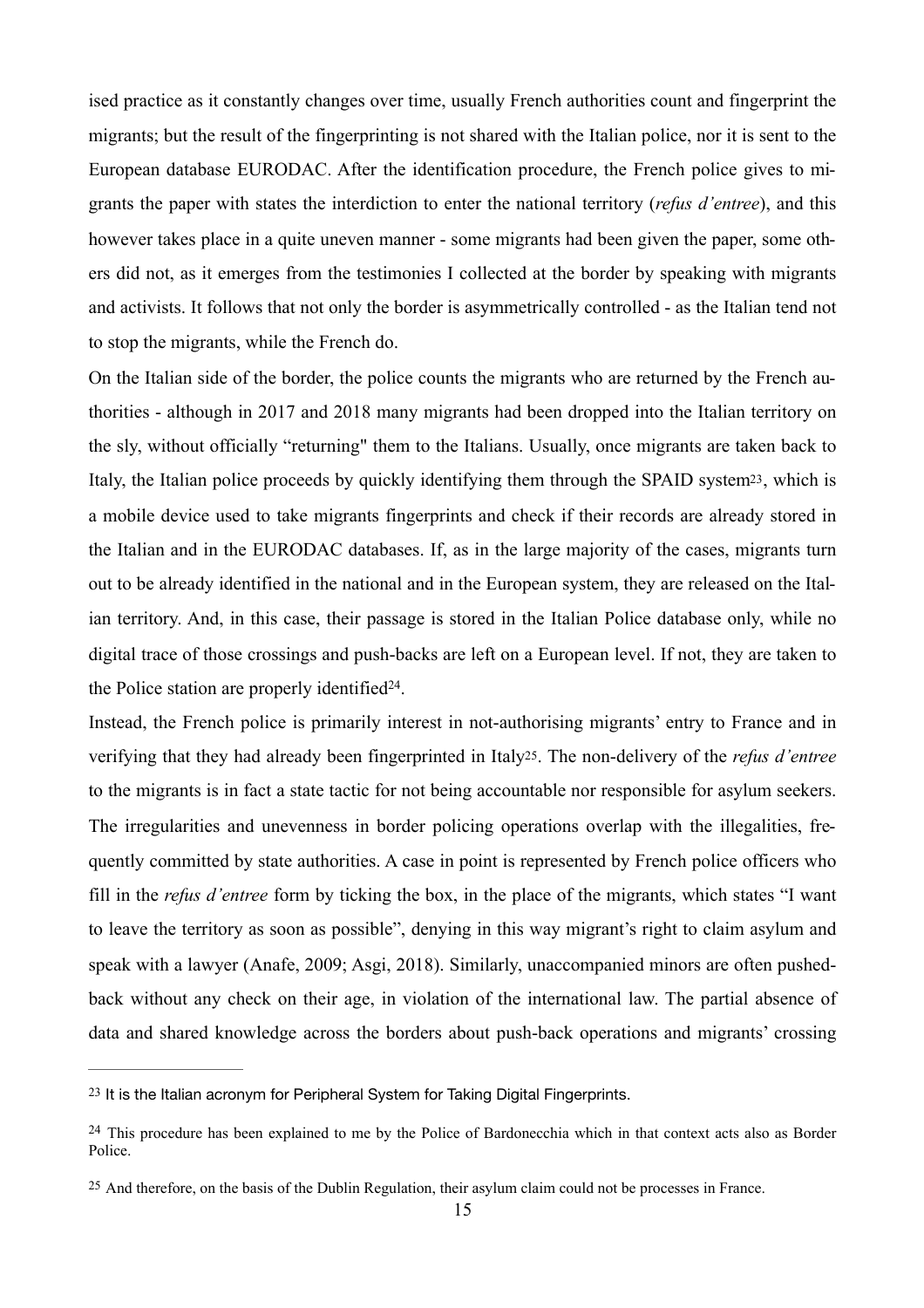should not be read through the lens of failure and lack; rather, it is in part the outcome of a political disregard about that specific knowledge of the phenomenon.

The main preoccupation of the local authorities seems to be to carefully manage migrants' presence, by preventing that migrants might become (too) visible, and by keeping low the overall number of migrants stranded at the Alpine border. Instead, the monitoring of migrants' movements and of their repeated attempts to cross are considered by the national authorities authorities as something not of concern. This emerges quite clearly from the migration office at the Prefecture of Turin, who answered my question about whether and how they are monitoring migrants' passages at the border and their multiple attempts to cross: "actually, we do not have time for this kind of work, why should we collect this data? We do have even too much data that we do not know how to use. In fact, we are busy in managing migrants who are hosted in the province of Turin<sup>726</sup>[.](#page-16-0) Isomein this case the non-interest in collecting data, or better some data in particular, draws attention to the degrees of uselessness of data gathering and data sharing activities (Aradau, Blanke, 2015).

<span id="page-16-1"></span>Monitoring migrants' passages and forced returns at the border is in fact relevant to the same authorities more for getting an estimation and the overall numbers than for controlling individual migrants. Nevertheless, if on the one hand there is a direct correspondence between what is (politically) relevant and what is counted (statistically), on the other it is worth noticing that the data collected and stored by the Italian police is about push-back operations only - and not for instance about migrants' passages. How does the fragmentariness of knowledge impact on migrants' lives? Even if some of the migrants manage to cross to France and to stay there, they are forced to undertake convoluted geography and they need to try multiple times before making it (Ansems de Vries, Guild, 2018; Tazzioli, 2019). A focus on the Alpine migration route enables foregrounding to highlight the effects of "exhaustion" (Welander, 2019), mobility obstruction and destitution generated over migrants' lives. Exhaustion, legal destitution, and protracted uncertainty are ordinarily experienced by migrants, as a result of the ongoing obstruction to the asylum procedure and of the repeated pushback operations at the border. Disjointed knowledges emerge not only from the frictions between local and national authorities but also from the incessant changes in border control operations. And this has tangible effects on migrants' live and geographies, as long as it , contributes to disorient migrants through administrative and border policing confusion. Therefore, the *governing of migrants through opacity* is also generated through a series of non-knowledges due to the frantic and unpredictable variations in border policing.

<span id="page-16-0"></span><sup>&</sup>lt;sup>[26](#page-16-1)</sup> Interview with the migration office at the Prefecture of Turin, Turin, December 27, 2018.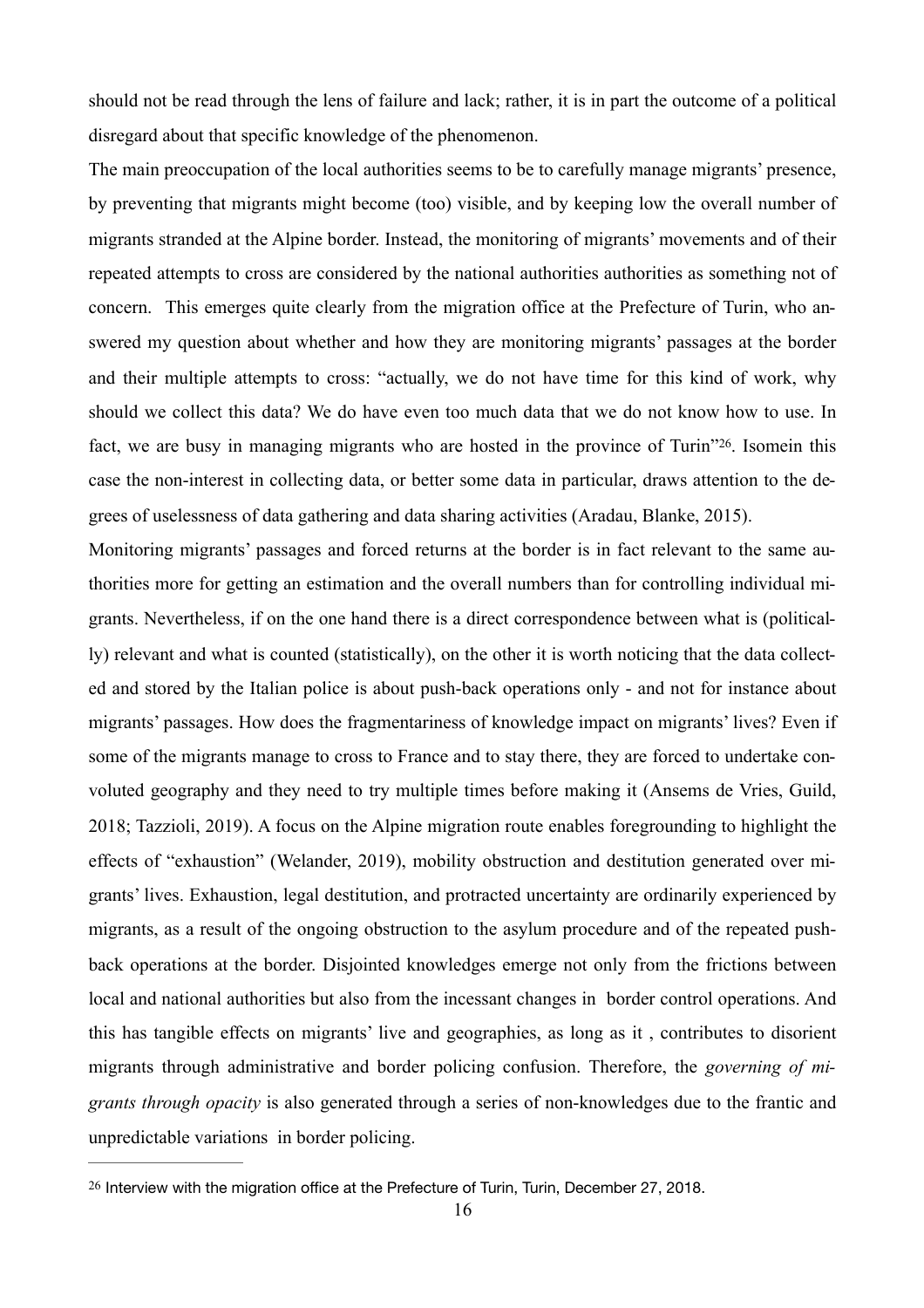#### *Obfuscated visibility:*

"The visibility of migrants' presence in Oulx mainly depends on the time frequency of the regional trains which come from Turin", a local succinctly told me. Indeed, anytime that a train from Turin stops in Oulx, the rail station becomes for few minutes a sort of micro migrant hub: usually few migrants, less than a dozen each time, get off the train, although the number changes according to the time of the day. Their presence becomes more visible in the evening, between 6 and 9 pm, when some volunteers from local NGOs approach the migrants in order to convince them to spend the night in the temporary shelter, located few meters away, instead of hiking towards the border when it is dark and they might get lost. A police van usually patrols the area in front of the rail station, not for stopping the migrants but for eventually identifying the activists who give maps and advice to the former. After no more than half an hour the migrant scene fades away until the arrival of the next train.

Notably, migration scholarship has focused on the production of hyper-visibility and on the enactment of border spectacle (De Genova, 2013), on the dynamic play between visibility and invisibility (Ansems de Vries, 2016; Cuttitta, 2014; Mountz, 2015), as well as on migrants' "hidden from view" by the states (Mountz, 2015: 185; see also Atac et al. 2016)l. Visibility is played out also for tracking and governing migrants at a distance and for surveillance purposes (Dijstelbloem et al. 2017). In this regard, Foucault's statement, "visibility is a trap" (Foucault, 2012), well encapsulates the effects of control enacted through the implementation of visibility conceived as surveillance. Visibility is usually played out according to asymmetric dynamics and, in fact, asymmetries are precisely what "transform visibility into a site of strategy" (Brighenti, 2007: 326).

Partially shifting away from a logic of surveillance, anthropology scholarship is useful to come to grips with the nuances of visibility, and to observe how obfuscation and opacity, more than invisibility as such, are used for disciplining migrants. Zachary White introduced the neologism of "myopticon" to describe the regime of visibility and knowledge that asylum seekers are subjected to in Denmark: the myopticon, he argues, "implies a different kind of power to that of Foucault's panoptic model, one that relies more on uncertainty than on accurately knowing or disciplining its subjects" and which is characterised by discontinuous surveillance (White, 2011: 18). Similarly, Barbara Pinelli has highlighted the opacity which underpins the hosting and governing of asylum seekers in Italy. She invites us to study this fuzziness of the asylum regime not in terms of lack or failure but, on the contrary, as what allows states to get a hold over migrants' lives by governing through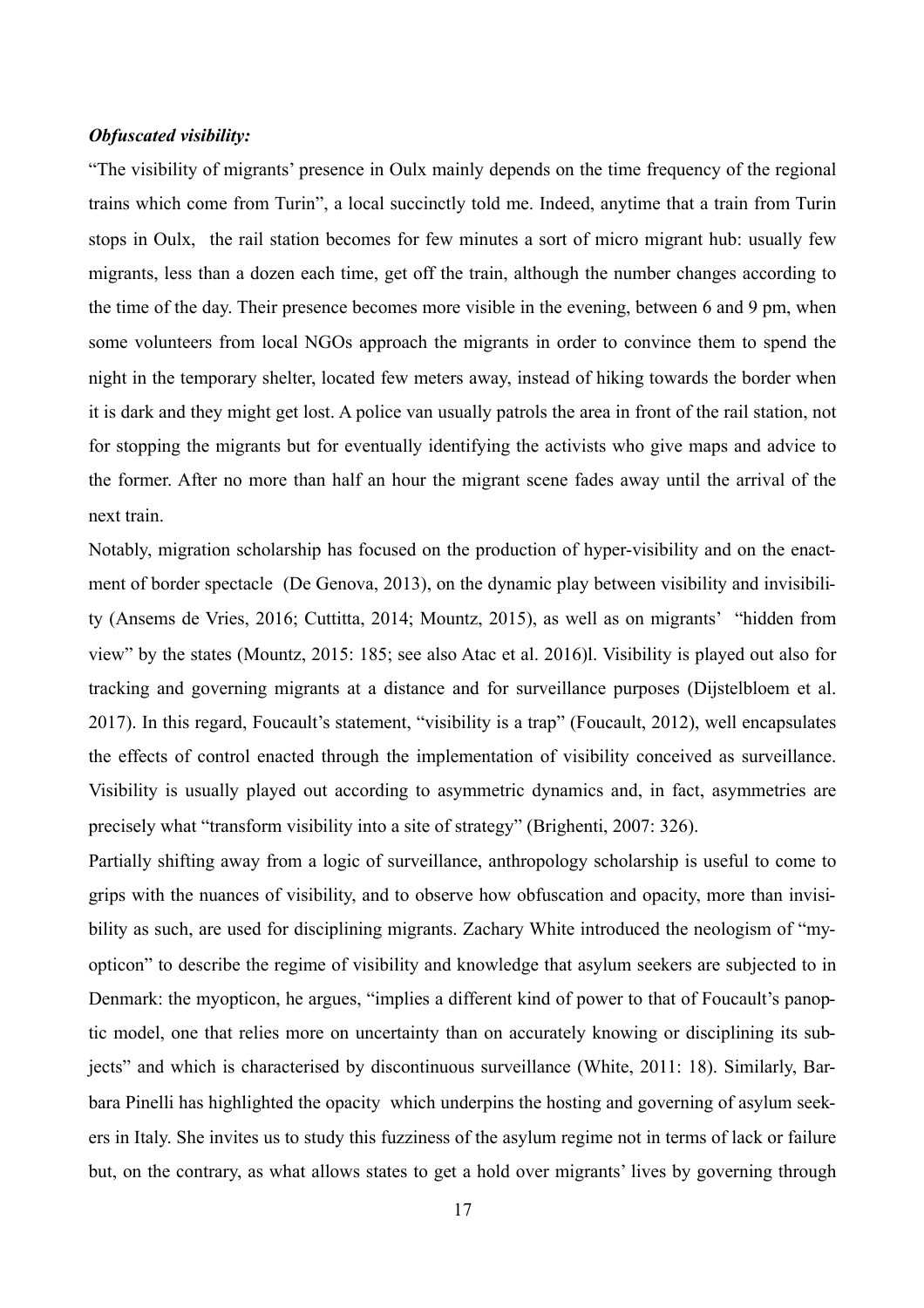uncertainty and opacity: the effectiveness of control, she contends, "is further strengthened by its blurriness, which creates confusion, uncertainty and distress in the asylum seekers" and it is "guaranteed by the confusion and opacity generated by this system of surveillance/care" (Pinelli, 2015: 11-13).

In so doing, both White and Pinelli show that a specific knowledge production (uncertainty) and the economy of visibility (discontinuous surveillance and opacity of control) are mutually intertwined in the mechanisms of migration control. This paper echoes these analytical perspectives by considering the nexus between knowledge and visibility and the related production of opacity and disjointed knowledges at the border. Nevertheless, differently from works that centre on enclosed spaces - reception centers, detention centres, hotspots - it engages with more mobile borders and blurred spaces, which cannot be mapped neatly. Ultimately, if as Foucault highlights, visibility spatial economy and modes of governing are mutually interdependent (Foucault, 1980), when we confront with border-zones and people on the move, questions of visibility are not narrowed to surveillance and they also concern the exposure or opacity of migrants' temporary presence. Opacity is not the outcome of a linear state's strategy. Rather, it stems in part from a will of not governing too much - in order not to be accountable for the migrants; and in part it is produced through political asymmetries and conflicts among different actors - primarily between the French and the Italian police, and to a lesser extent between state and non-state actors, with these latter that have deployed infrastructures of support and relief for the migrants). But opacity is not just a matter of governmentality: it is repeatedly enacted by migrants, through their resoluteness in re-adapting tactics of crossing and finding new ways for dodging controls. Indeed, migrants persist in crossing the border, regardless of the risks and dangers they are exposed to along the Alpine route. Thus, in order to grasp modes of governing through opacity, migrants' subjective drives and "incorrigibility" cannot be taken out from the picture (De Genova, 2010; see also Mezzadra, 2016).

To sum up, migrants' elusive mobility, local conflicts and states' *will not to govern too much - in order for* not being accountable - are all at play in producing generating opacity at the border. Opacity, obfuscation and the nuances of (in)visibility should not be regarded only as effects of governmental strategies; rather, these are produced also through migrants' struggles for movement and the related attempts to cross without being spotted in the snow. Yet, it is important to highlight the narrow leeway of action that they often have. Indeed, as William Walters and Barbara Luthi have aptly noticed, "no ready-made trajectories are available under cramped conditions, and no linear mobility is part of the experience […] Actions in this context are […] saturated by fleeting imponderableness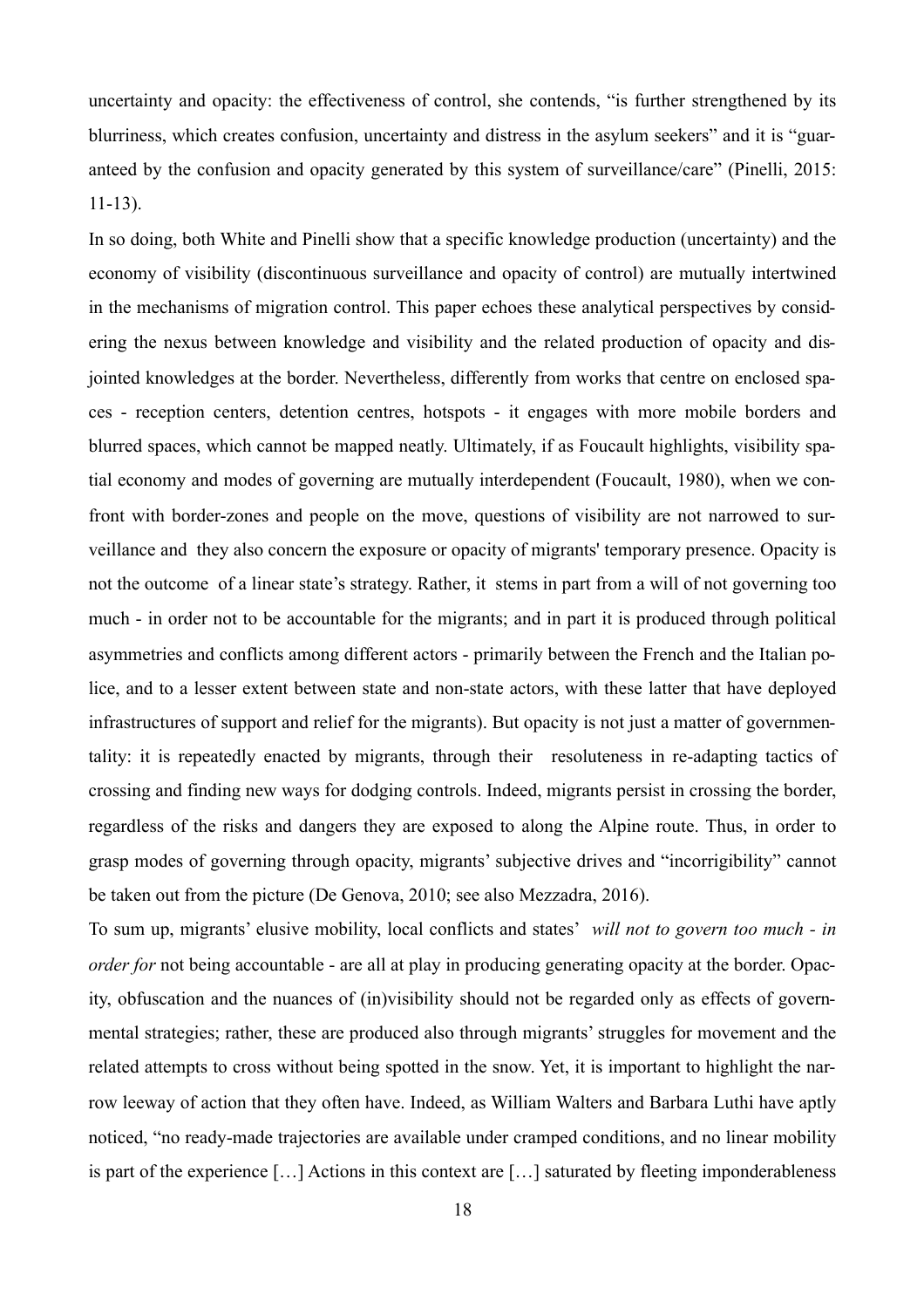and moments of uncertainty" and, therefore, "obstructed agency" characterises migrants' struggles for movement (Walters, Luthi, 2016: 4). It is from within cramped spaces, and not through a sheer confrontation with police officers and border patrols, that migrants strive for enacting freedom of movement and eschewing controls.

<span id="page-19-3"></span>But shall opacity and obfuscation be used interchangeably ? In fact, the term "obfuscation" it is not only about the lack of visibility and intelligibility, but it rather implies a certain degree of intentionality in making things messy and partially unintelligible[27.](#page-19-0) Instead, "opacity" designates more generally a lack of transparency and clarity. In this paper I have adopted both terms precisely to stress the nuances between opacity - as a lack of visibility because of migrants' elusive movements and state's disregard and difficulty in generating knowledge - and obfuscation as the result of a will of not governing too much in order not to be accountable for states' duties and violations. Such ambivalence is indeed constitutive of the border regime and is played on multiple levels: on the one hand between states' will to obfuscate and the lack of visibility and knowledge due to the elusiveness of migrants' movements; on the other between opacity and obfuscation as states' weapons, and opacity and obfuscation as tactics appropriated and played out by migrants themselves.

<span id="page-19-4"></span>*"In order to prevent a human-plug effect...we render migrants' presence invisible"<sup>[28](#page-19-1)</sup>: the words ut*tered by an officer from the municipality of Oulx encapsulates well the tactics deployed both by state and non-state actors to cope with migrants' presence in the Susa Valley. Despite quarrels and conflicting interests, overall the actors involved in monitoring and supporting migrants' transitory presence in the Valley - the Red Cross, municipalities, NGOs, local volunteers - ultimately converge around the attempt of not making migrants' presence too visible. Indeed, far from staging a "border spectacle" (De Genova, 2013), the actors deployed on the ground have closed-off the public visibility of migrants' presence and have avoided discourses about a "migration crisis", in order "to avoid that the Susa Valley could become a new Calais or Ventimiglia["29](#page-19-2). As the coordinator of the temporary shelter in Oulx succinctly put it, "migrants who transit here are semi-invisible presences, they just pass, or even when they are here, nobody really pay too much of attention to them; they are like the undergrowth in the forest".

<span id="page-19-5"></span><span id="page-19-0"></span>[<sup>27</sup>](#page-19-3) Indeed, existence of a verb - "to obfuscate" - indicates that obfuscation is actively produced.

<span id="page-19-1"></span> $28$  Interview with an officer of the municipality of Oulx, December 28, 2018.

<span id="page-19-2"></span>[<sup>29</sup>](#page-19-5) Interview with the major of Bardonecchia, November 14, 2018.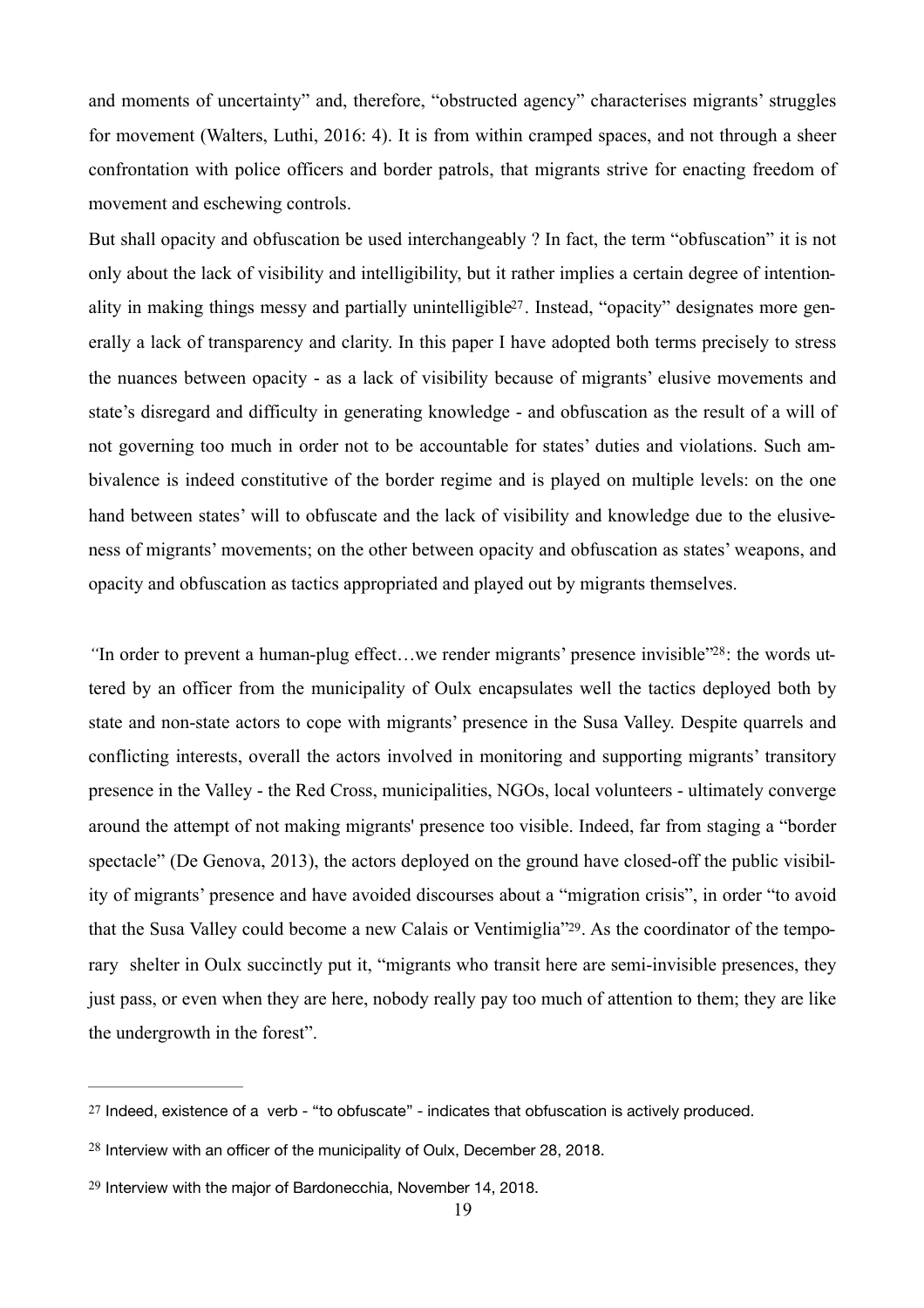The possibility of they called a "human-plug effect" at the border, that is of groups of migrants stranded on the Italian side of the border, worried the local authorities. In particular, the protracted and visible presence of the migrants in the cities of Oulx, Bardonecchia and Claviere was seen as a potential threat to the flourish tourist economy in the area. Keeping migrants' presence under the threshold of cal visibility practically involves hiding and removing them from the public view.

Mobile infrastructures of solidarity, put into place by locals, activist and NGOs from the Susa Valley, have provided temporary shelters and medical support to the migrants in transit. Such a widespread mobilisation of citizens and small organisations is generally welcomed by the local authorities, first because they do for free what the state does only minimally - in terms of economic resources mobilised for hosting the migrants in transit; and, second, also because migrants's presence is channeled and does not become too apparent to the public eye made less visible. Migrants are supported and concealed from the public sight at the same time. Migrants do not camp in the street at night, and therefore they do not constitute a "problem". Therefore, more than a a logic of "care and control" (Pallister-Wilkins, 2015), the mobile infrastructures of migrant solidarity at the French-Italian Alpine border appear as operations to *support-and-conceal* the migrants in transit that is to host them and prevent them from dying, while at the same time taking them out from the public view.

How are the migrants who try to cross the French border portrayed by the national authorities and in the public discourse ? Migrants are actually seen neither as potential threats nor as victims and lives to be saved. Indeed, the daily migrant-hunt which takes place along the Alpine border is not carried out in the name of a potential migrant danger. Rather they are seen as burdens that neither France nor Italy want to take care of. As part of that, the French police, physically hamper many migrants from claiming asylum once they manage to cross the border: ,as NGOs reports have demonstrated, French authorities ordinarily violate the law explain (Amnesty International 2017; Anafe, 2019). As I mentioned above, in the alpine area migrants are also perceived as a troubling factor **for** the local touristic economy. At the same time, migrants who try to cross on the Alps are not even narrated in the media or by local authorities and volunteers as lives to be saved. Or better, migrants are informed by locals about the extreme risks they run if they decide to cross, in particular during the winter season: "you should not cross now, it is too dangerous and the chances of dy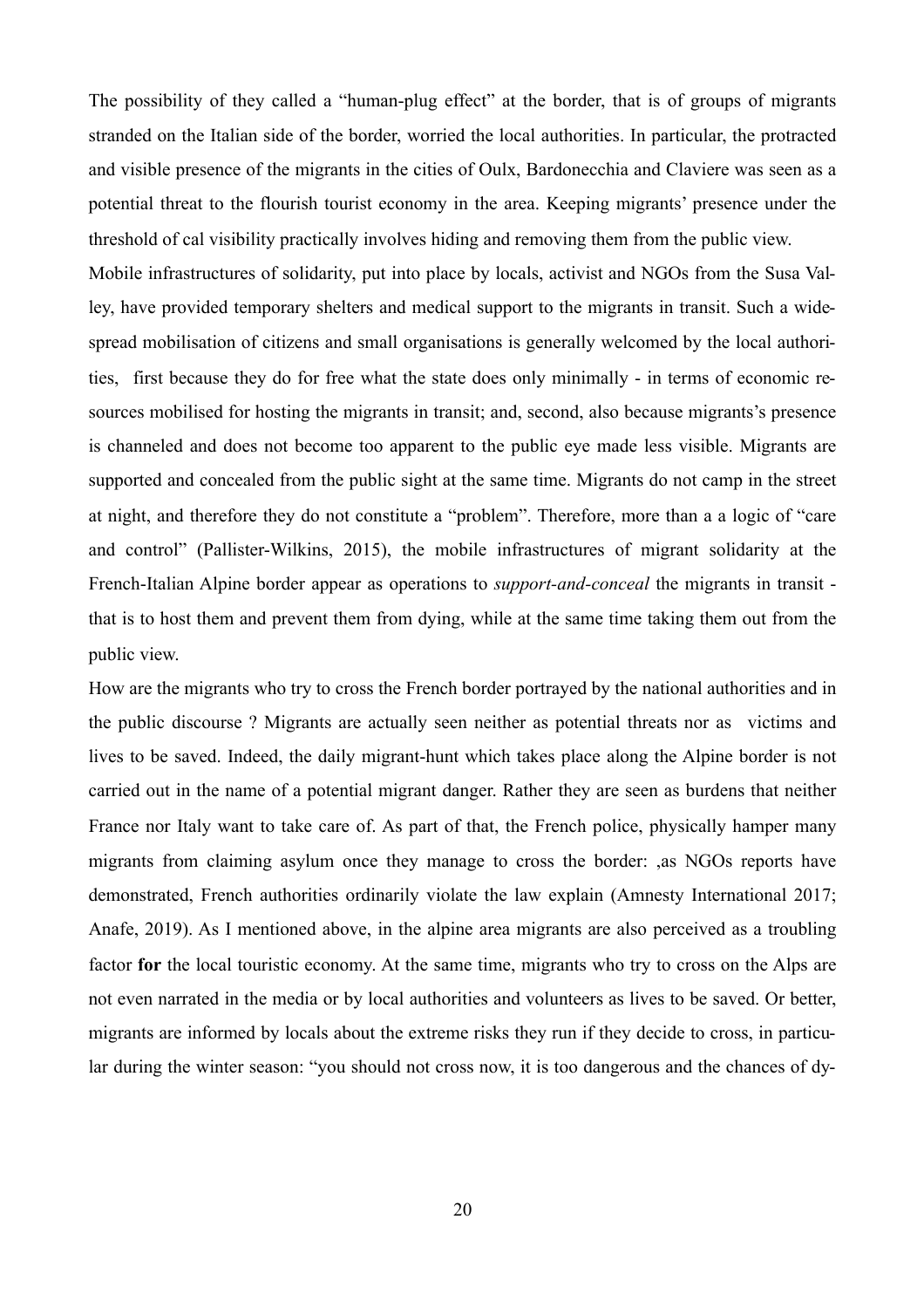<span id="page-21-2"></span>ing or getting lost are much higher than in Spring. So, please wait when the snow won't be there anymore" [30](#page-21-0).

<span id="page-21-3"></span>Even if dissuaded by locals from crossing, ultimately migrants on the Alps are not depicted as bare lives nor as victims; rather, they are seen as resolute and stubborn individuals, who do not give up in their goal of reaching France. As I have been told by a volunteer in Oulx, "migrants are very much determined, stubborn; it is so difficult to convince them not to go ahead; you can enforce bor-der controls, you can try to discourage them, but they will try again and again<sup>3[31](#page-21-1)</sup>. Thus, subjects who are deemed to be at risk - exposed to an extreme mountain environment - are presented in the local media like people who put themselves in danger. In fact, migrants' exposure to extreme weather conditions (snow, unpredictable weather, cold) and to a potentially dangerous landscape (the mountain terrain itself), is currently used as an argument by different actors at the Alpine border to demonstrate that migrants put themselves at risk by trying to cross in a dangerous environment.

#### *Conclusion: Governing through opacity?*

Far from being a fully legible and controlled space, the French-Italian Alpine border is crisscrossed by modes of partial non-registration and by an opaque visibility. What does the production of disjointed knowledges and opaque visibilities tell us about border controls ? As William Walters has remarked, border controls do not mainly work through individualisation: "as a technology, control express little interest in shaping the identity, moulding the subjectivity of its target" as its main function is policing (Walters, 2006: 189). Data collection and border policing activities along the French-Italian Alpine migrant route show that the knowledge and visibility produced at the border do not respond to a logic of individualisation. The estimated numbers of migrant passages, the asymmetrical counting and the production of obfuscated visibility make clear that individual migrants are not the main preoccupation of the authorities. What matters, for the purpose of governability, is to obstruct migrants, without however fully blocking them. The obstruction of migrant movements is not only a physical one but it is also produced through legal discrepancies, asymmetric controls and frantic changes in the daily police operations.

<span id="page-21-0"></span>[<sup>30</sup>](#page-21-2) Declaration of an Italian police officer outside the rail station of Bardonecchia speaking with a small group of migrants.

<span id="page-21-1"></span> $31$  Interview with S. a citizen from Oulx who volunteers to support the migrants in transit. December 21, 2018.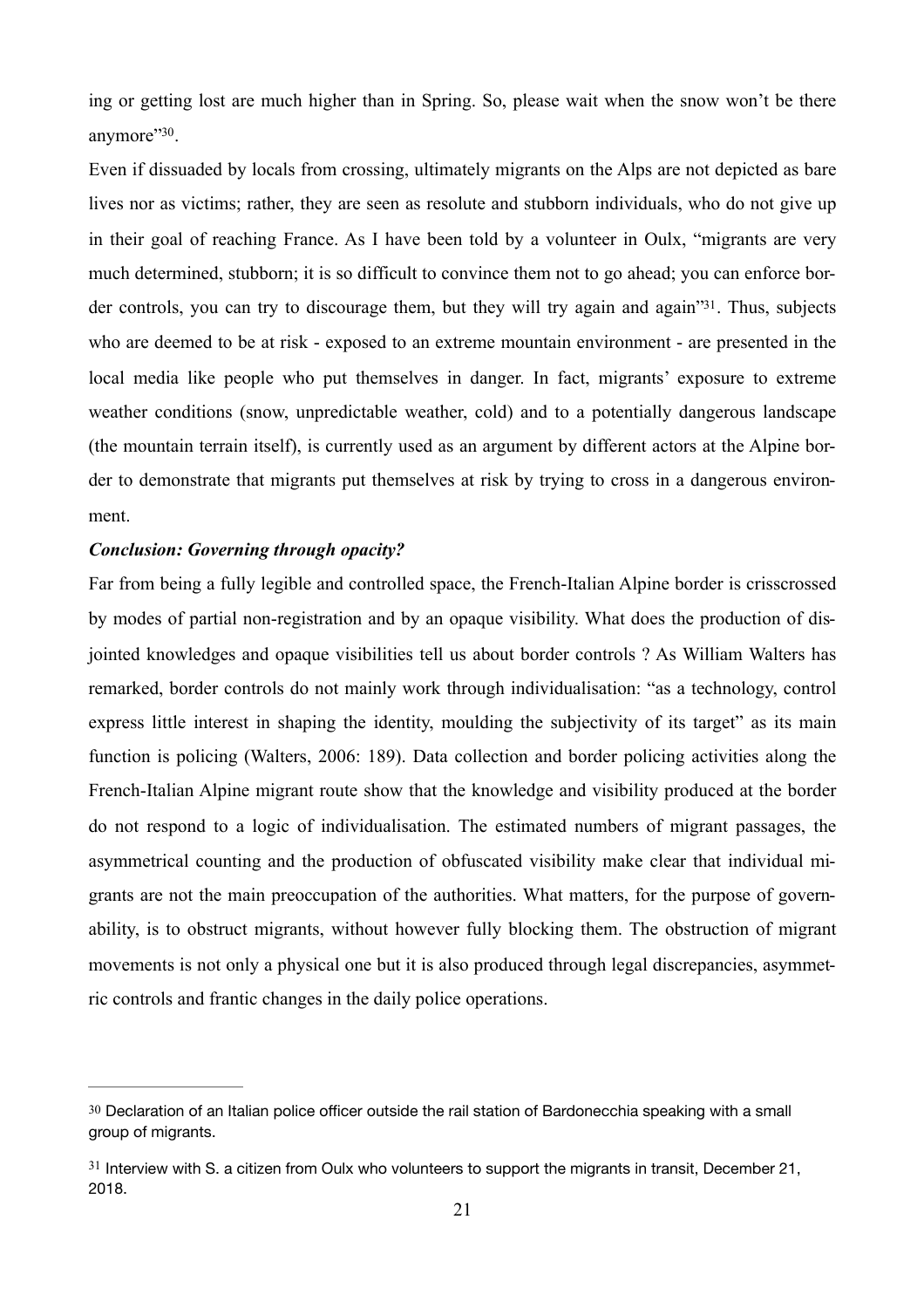Therefore, we can only offer partial accounts of that, which mirror the actual variety of modes of control which differ according to space and time. Drawing attention to disjointed knowledges and partial non-registration, the paper has shown that control at the internal border of Europe should be conceptually and practically disjointed from surveillance and constant monitoring. The disjointed and inaccurate knowledges about migrant crossing reveal that the actors at play there try rather to roughly tack stock of the phenomenon, in order to keep it governable. Control at Europe's borderzones is about disrupting and deterring migrants' passages.However, a critical study of borders as a political technology for sorting people needs to put at the core migrants' incorrigible presence: if it is undeniable that migrants are persistently exhausted by police violence and are disoriented by unpredictable changes in border policing, at the same time the constant readjustment of the border regime is a response to the "stubbornness of migration, its ungovernable moments of freedom" (Mezzadra, 2016: 36) that force states to reinvent mechanism of capture.

Nevertheless, in exploring disconnections and obfuscations in data-circulation activities this paper does not claim for more accountability and transparency. Rather, it contributes in crafting an analytical sensibility about the epistemologies and practices of border making, showing that these are made of substantial disjunctures, frictions and obfuscations. This enables disrupting the image of seamless borders and fully legible border-making practices. In the end, claims for more transparency, knowledge and visibility would not automatically turn into a support of migrants' struggles for accessing the asylum and for moving on: recalling Foucault's formula, visibility is also a trap, in particular for those individuals whose movements and presence is illegalised by states laws (Aradau, 2017). Disjointed knowledges, legal discrepancies and obfuscation might restrict migrants' access to right and mobility, but they might also be tactically twisted by migrants themselves. Thus, it is not on the side of visibility and full legibility that a critical appraisal of border control should be situated; rather, it would be more appropriately stand on the spectrum of the strategies and struggles - sometimes silent, other times loud and visible - for turning the undecidability, fragmentariness and opacity of the border regime into a weapon for political claims.

### **List of references:**

Agamben, G. (1998). Homo sacer: Sovereign power and bare life. Stanford University Press.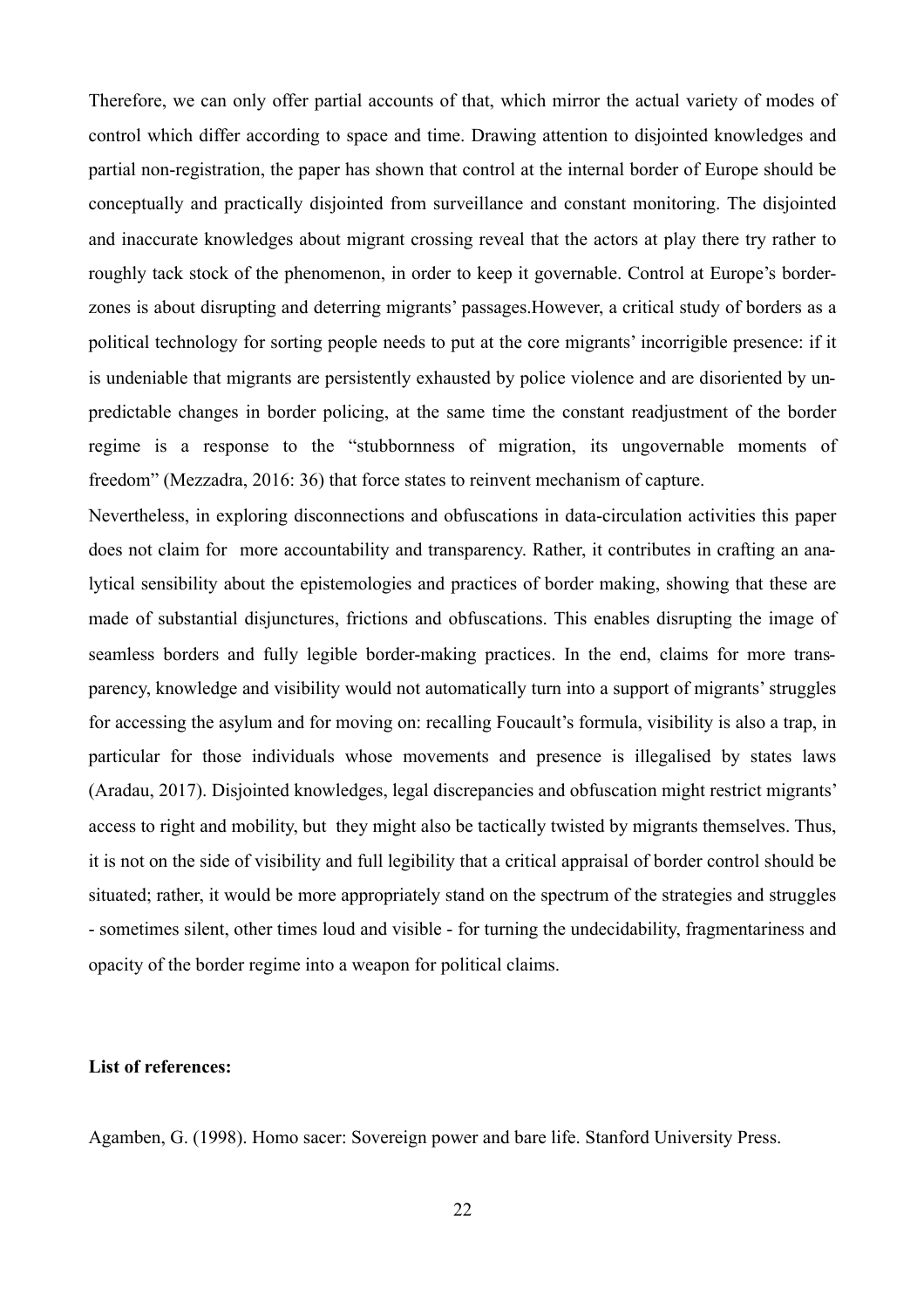Amoore, L. (2013). The politics of possibility: Risk and security beyond probability. Duke University Press.

Amnesty International (2017). Des controles aux confines des droits. Available at: [https://amnestyfr.cdn.prismic.io/amnestyfr%2F97f9ee3c-f7f6-4549-bf7d-d04483c7ec01\\_aif\\_syn](https://amnestyfr.cdn.prismic.io/amnestyfr%252525252525252F97f9ee3c-f7f6-4549-bf7d-d04483c7ec01_aif_synthese_mission+a+la+frontiere+franco-italienne_2017_fr+.pdf)these mission+a+la+frontiere+franco-italienne 2017 fr+.pdf (last access, April 17, 2019).

Anafe (2019). Persona non grata - Conséquences des politiques sécuritaires et migratoires à la frontière franco-italienne. Available at: <http://www.anafe.org/spip.php?article520> (last access, April 17, 2019).

Andersson, R. (2016). Hardwiring the frontier? The politics of security technology in Europe's 'fight against illegal migration'. *Security Dialogue*, *47*(1), 22-39.

Ansems de Vries, L. (2016). Politics of (in) visibility: Governance-resistance and the constitution of refugee subjectivities in Malaysia. *Review of International Studies*, *42*(5), 876-894.

Ansems de Vries, L. & Guild, E. (2018). Seeking refuge in Europe: spaces of transit and the violence of migration management. *Journal of Ethnic and Migration Studies,* 1-11.

Aradau, C. (2017a). Assembling (non) knowledge: Security, law, and surveillance in a digital world. *International Political Sociology*, *11*(4), 327-342.

Aradau, C. (2015). 'Become a permanent migrant to the UK!'. Radical Philosophy, 194, 2-7.

Aradau, C., & Blanke, T. (2015). The (Big) Data-security assemblage: Knowledge and critique. *Big Data & Society*, *2*(2), 2053951715609066.

Ataç, I., Rygiel, K., & Stierl, M. (2016). Introduction: The contentious politics of refugee and migrant protest and solidarity movements: Remaking citizenship from the margins. *Citizenship Studies*, *20*(5), 527-544.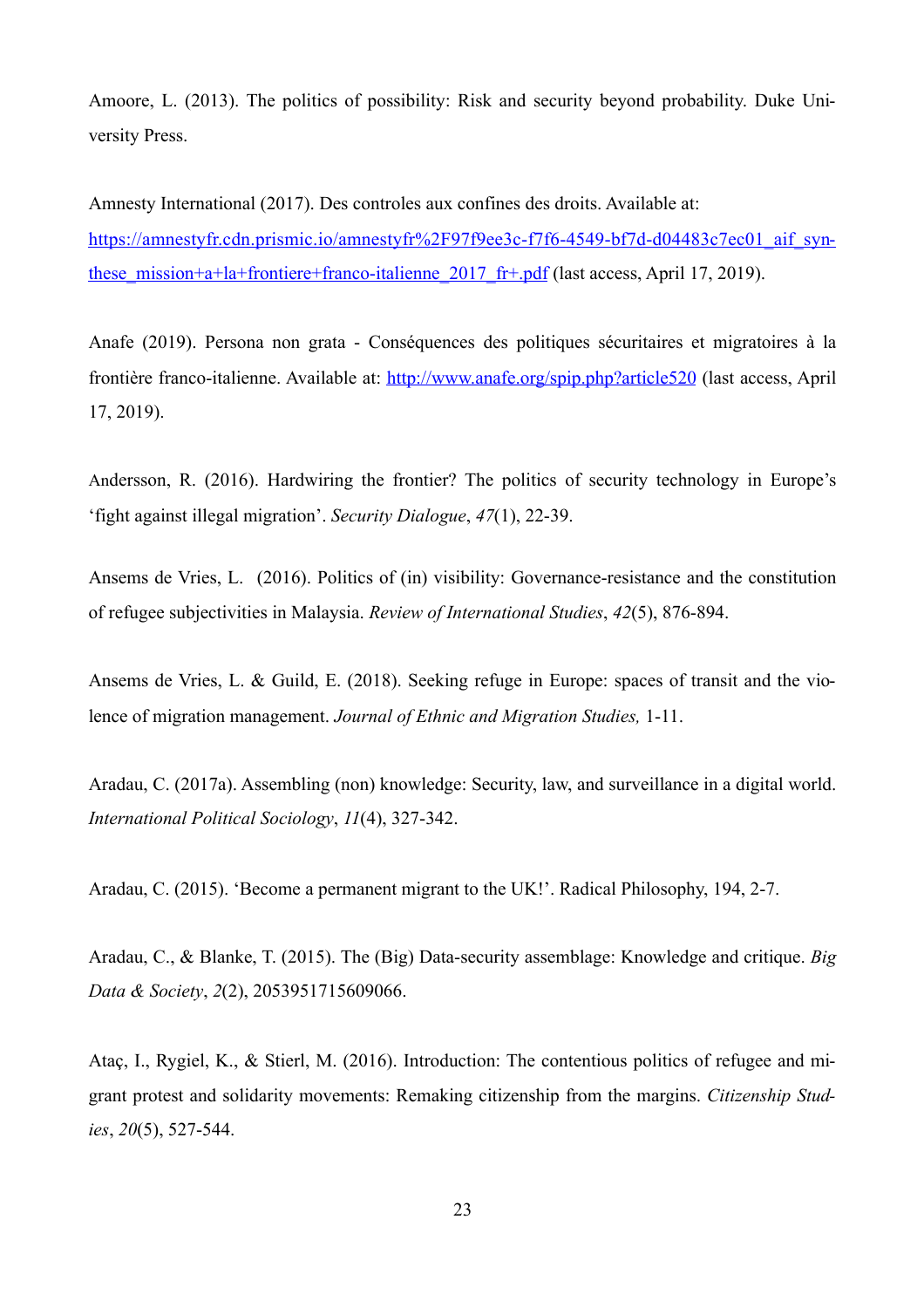Balibar, É. (2002). What is a Border?. In *Politics and the other scene*, London: Verso, 75-86.

Basaran, T. (2010). Security, law and borders: at the limits of liberties. Routledge.

Basaran, T. (2008). Security, law, borders: spaces of exclusion. *International Political Sociology*, *2*(4), 339-354.

Belcher, O., & Martin, L. L. (2013). Ethnographies of closed doors: Conceptualising openness and closure in US immigration and military institutions. *Area*, *45*(4), 403-410.

Bigo, D. (2014). The (in) securitization practices of the three universes of EU border control: Military/Navy–border guards/police–database analysts. *Security Dialogue*, *45*(3), 209-225.

Bigo, D. (2006). Globalized (in) security: the field and the ban-opticon. Available at: <http://www.people.fas.harvard.edu/~ces/conferences/muslims/Bigo.pdf> (last access April 17, 2019).

Brighenti, A. (2007). Visibility: A category for the social sciences. *Current sociology*, *55*(3), 323-342.

Broeders, D. & Dijstelbloem, H., (2015a). Border surveillance, mobility management and the shaping of non-publics in Europe. *European Journal of Social Theory*, *18*(1), 21-38. t.*ld42*

Burridge, A., Gill, N., Kocher, A., & Martin, L. (201**7).** Polymorphic borders**.** *Territory, Politics, Governance*. 5, 239-251.re*ie* 9.

Casas‐Cortes, M., Cobarrubias, S., & Pickles, J. (2015). Riding routes and itinerant borders: Autonomy of migration and border externalization. *Antipode*, *47*(4), 894-914.

Caprioglio, C., Ferri F. and Gennari, L. (2018) The Taranto Hotspot: Unveiling the Developments of EU Migration Management Policies. Available at: [https://www.law.ox.ac.uk/research-subject](https://www.law.ox.ac.uk/research-subject-groups/centre-criminology/centreborder-criminologies/blog/2018/04/taranto-hotspot)[groups/centre-criminology/centreborder-criminologies/blog/2018/04/taranto-hotspot \(last access,](https://www.law.ox.ac.uk/research-subject-groups/centre-criminology/centreborder-criminologies/blog/2018/04/taranto-hotspot) April 2017, 2019).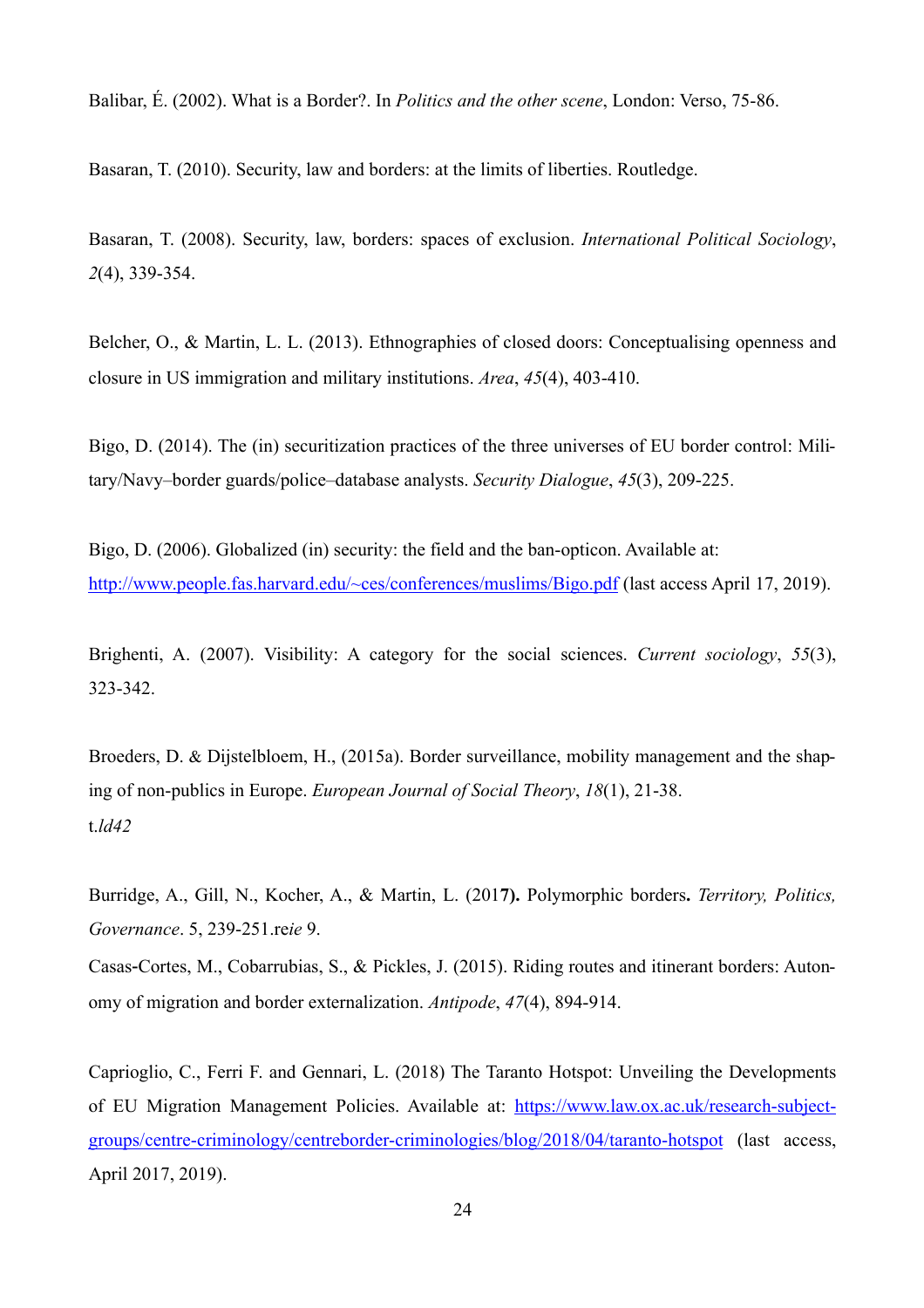Casella Colombeau, S. (2019). Crisis of Schengen? The effect of two 'migrant crises' (2011 and 2015) on the free movement of people at an internal Schengen border, Journal of Ethnic and Migration Studies, DOI: 10.1080/1369183X.2019.1596787.

CNCDH (2018). Avis sur la situation des migrants à la frontière italienne. Available at: https://www.cncdh.fr/sites/default/files/180619 avis situation des migrants a la frontiere itali[enne.pdf](https://www.cncdh.fr/sites/default/files/180619_avis_situation_des_migrants_a_la_frontiere_italienne.pdf) (last access, April 17, 2019).

Côté-Boucher, K., Infantino, F., & Salter, M. B. (2014). Border security as practice: An agenda for research. *Security dialogue*, *45*(3), 195-208.

Cuttitta, P. (2014). 'Borderizing'the Island Setting and Narratives of the Lampedusa'Border Play'. *ACME: An International E-Journal for Critical Geographies*, *13*(2), 196-219.

Cuttitta, P. (2006). Points and lines: A topography of borders in the global space. *ephemera*, *6*(1), 27-39.

De Genova, N. (2013). Spectacles of migrant 'illegality': the scene of exclusion, the obscene of inclusion. *Ethnic and Racial Studies*, *36*(7), 1180-1198.

De Genova, N. (2010). The Queer Politics of Migration: Reflections on'Illegality' and'Incorrigibility'. *Studies in social justice*, *4*(2), 101-126.

De Genova, N. & Tazzioli, M. (eds) (2016) Europe / Crisis: New Keywords of "the Crisis" in and of "Europe". Zone Books, 1-45. Available at: [http://nearfuturesonline.org/wp-content/uploads/](http://nearfuturesonline.org/wp-content/uploads/2016/01/New-Keywords-Collective_11.pdf) [2016/01/New-Keywords-Collective\\_11.pdf](http://nearfuturesonline.org/wp-content/uploads/2016/01/New-Keywords-Collective_11.pdf) (last access, October 26, 2019).

Dijstelbloem, H., van Reekum, R., & Schinkel, W. (2017). Surveillance at sea: The transactional politics of border control in the Aegean. *Security dialogue*, *48*(3), 224-240.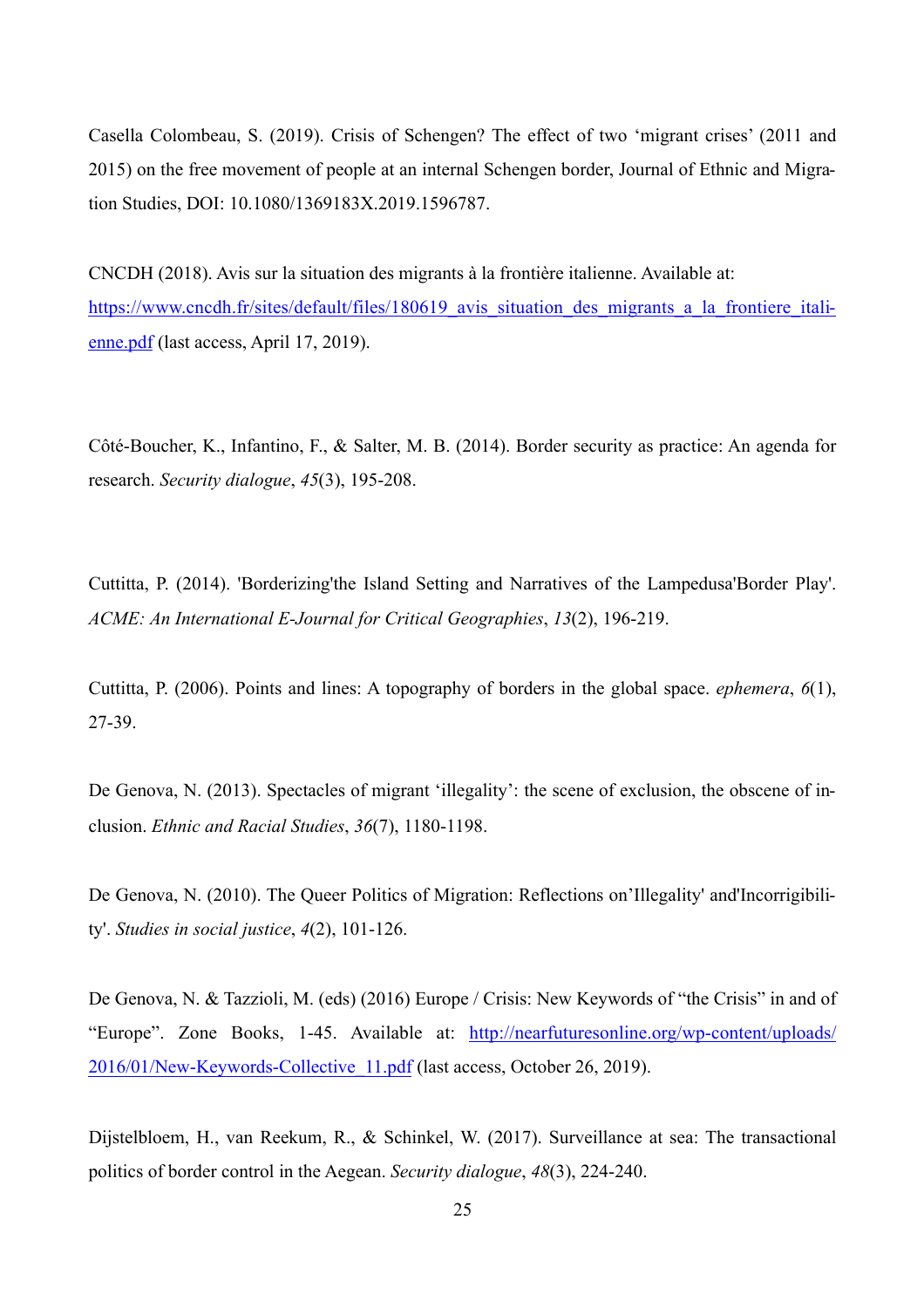Dunn, E. C., & Cons, J. (2014). Aleatory sovereignty and the rule of sensitive spaces. *Antipode*, *46*(1), 92-109.

European Commission (2016). Proposal for a Council Implementing Decision for setting out a recommendation for temporary internal border control in exceptional circumstances putting the overall functioning of the Schengen area at risk. Available at: [https://ec.europa.eu/transparency/regdoc/rep/](https://ec.europa.eu/transparency/regdoc/rep/1/2016/EN/1-2016-275-EN-F1-1.PDF) [1/2016/EN/1-2016-275-EN-F1-1.PDF](https://ec.europa.eu/transparency/regdoc/rep/1/2016/EN/1-2016-275-EN-F1-1.PDF) (last access, April 17, 2019).

European Parliament (2018). Migration and Asylum. A challenge for Europe. Available at: [http://www.europarl.europa.eu/RegData/etudes/PERI/2017/600414/](http://www.europarl.europa.eu/RegData/etudes/PERI/2017/600414/IPOL_PERI(2017)600414_EN.pdf) [IPOL\\_PERI\(2017\)600414\\_EN.pdf](http://www.europarl.europa.eu/RegData/etudes/PERI/2017/600414/IPOL_PERI(2017)600414_EN.pdf) (last access, April 17, 2019).

Feldman, G. (2011). The migration apparatus: Security, labor, and policymaking in the European Union. Stanford University Press.

Foucault, M. (2012). Discipline and punish: The birth of the prison. Vintage.

Foucault, M. (1998). The will to knowledge: The history of sexuality. New York: Penguin.

Foucault, M. (1980). The eye of power. In C. Gordon, ed. *Power/Knowledge*. New York: Pantheon Books: 146-165.

Frowd, P. M. (2018). Developmental borderwork and the International Organization for Migration. *Journal of Ethnic and Migration Studies*, *44*(10), 1656-1672.

Geiger, M., & Pécoud, A. (Eds.). (2013). Disciplining the transnational mobility of people. New York: Springer.

Gill, N., Rotter, R., Burridge, A., & Allsopp, J. (2018). The limits of procedural discretion: Unequal treatment and vulnerability in Britain's asylum appeals. *Social & Legal Studies*, *27*(1), 49-78.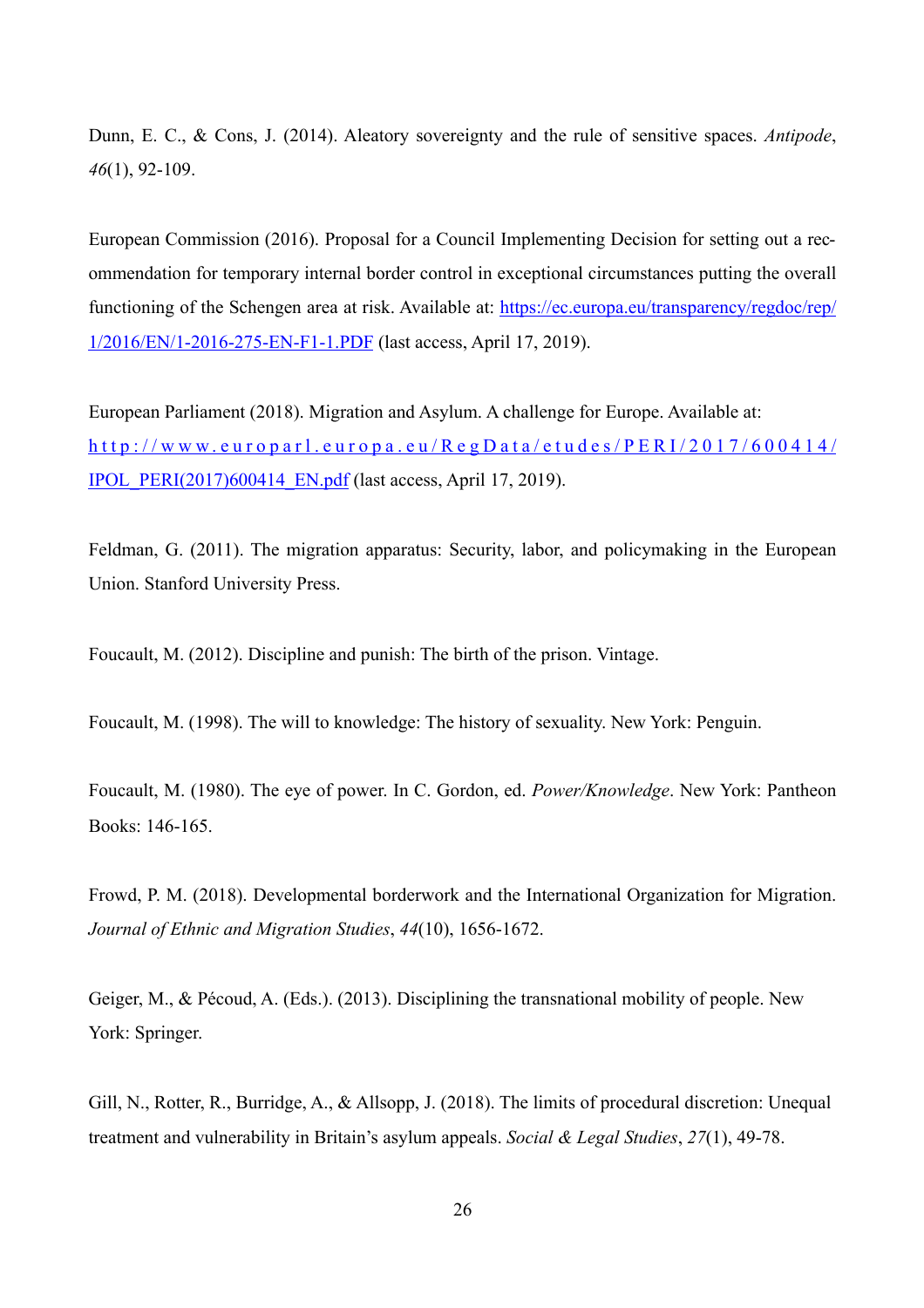Guild, E., Carrera, S., Vosyliute, L., Groenendijk, K. Brouwer, E. Bigo, D., Jeandesboz, J. and Martin-Mazé. M. (2016) Internal Border Controls in the Schengen Area: Is Schengen Crisis-Proof? PE 571 356. Brussels: European Parliament's Committee on Civil Liberties, Justice and Home Affairs.

Heller, C. & Del Biaggio, C. (2017) En montagne, comme en mer, la frontière est violente pour les migrants, *Liberatio*n, [https://www.liberation.fr/debats/2017/12/14/charles-heller-et-cristina-del](https://www.liberation.fr/debats/2017/12/14/charles-heller-et-cristina-del-biaggio-en-montagne-comme-en-mer-la-frontiere-est-violente-pour-les-m_1616731)[biaggio-en-montagne-comme-en-mer-la-frontiere-est-violente-pour-les-m\\_1616731 \(last access,](https://www.liberation.fr/debats/2017/12/14/charles-heller-et-cristina-del-biaggio-en-montagne-comme-en-mer-la-frontiere-est-violente-pour-les-m_1616731) April 5, 2019).

Hyndman, J., & Mountz, A. (2008). Another Brick in the Wall? Neo-Refoulement and the Externalization of Asylum by Australia and Europe 1. *Government and Opposition*, *43*(2), 249-269.

Hull, M. S. (2012). Government of paper: The materiality of bureaucracy in urban Pakistan. Univ of California Press.

Kalir, B., & Van Schendel, W. (2017). Introduction: Nonrecording states between legibility and looking away. *Focaal*, *2017*(77), 1-7.

Jeandesboz, J. (2016). Smartening border security in the European Union: An associational inquiry. *Security Dialogue*, *47*(4), 292-309.

Leese, M. (2018). Standardizing security: the business case politics of borders. *Mobilities*, *13*(2), 261-275.

Light, E. at al. (2017). Infrastructures of dis/connection: of drones, migration and digital care. *Imaginations Journal*, *8*(2). Available at: <http://imaginations.glendon.yorku.ca/?p=9960> (last access, April 17, 2019).

Martin, L. L., & Mitchelson, M. L. (2009). Geographies of detention and imprisonment: interrogating spatial practices of confinement, discipline, law, and state power. *Geography Compass*, *3*(1), 459-477.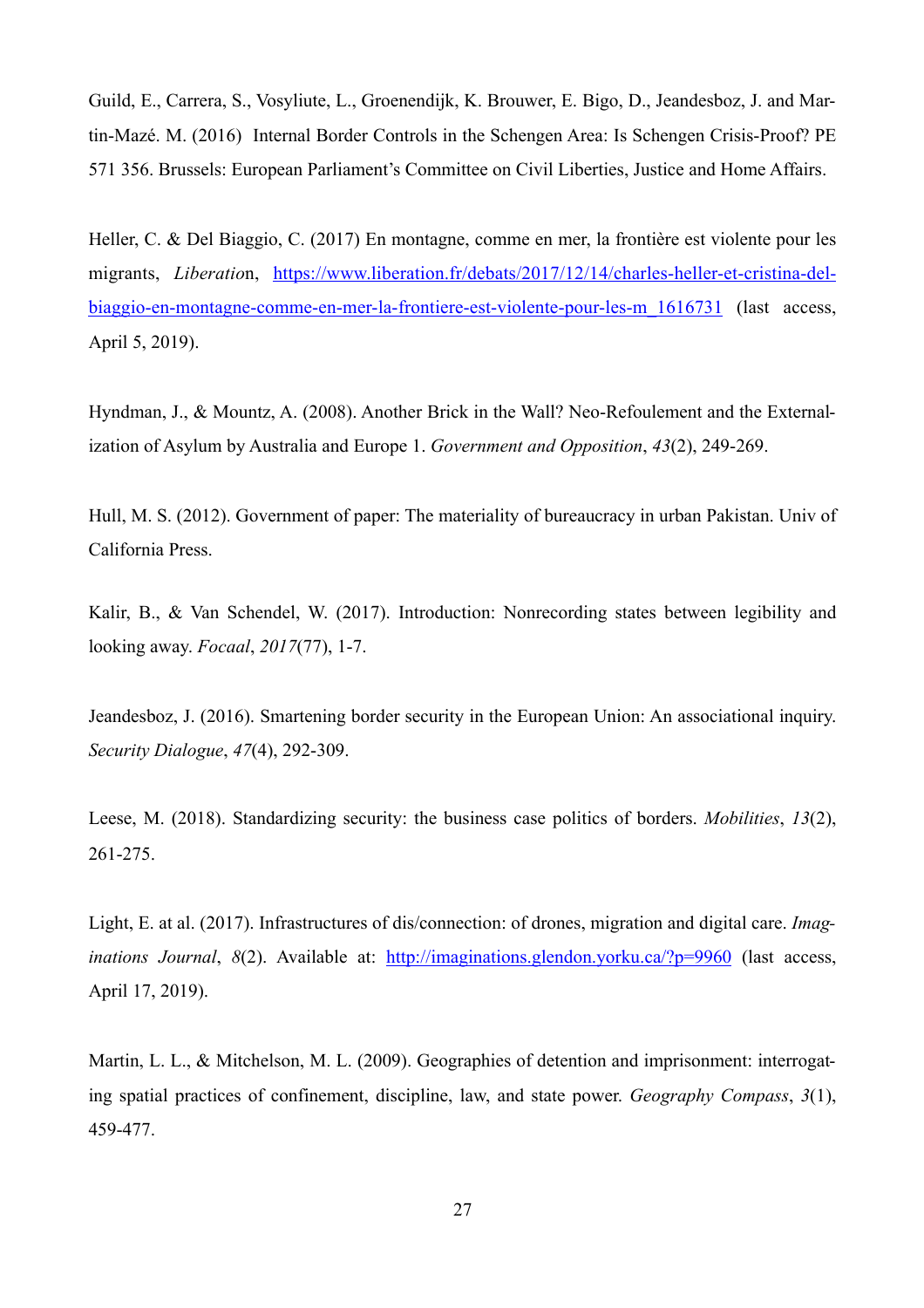Mezzadra, S. (2016). MLC 2015 Keynote: What's at stake in the mobility of labour? Borders, migration, contemporary capitalism. *Migration, Mobility, & Displacement*, *2*(1).

Mezzadra, S. & Neilson, B. (2013). Border as Method, or, the Multiplication of Labor. Durham: Duke University Press.

Mezzadra, S., & Neilson, B. (2012). Between inclusion and exclusion: On the topology of global space and borders. *Theory, Culture & Society*, *29*(4-5), 58-75.

Mountz, A. (2015). In/visibility and the securitization of migration: shaping publics through border enforcement on islands. *Public Culture*, *11*(2), 184-200.

Mountz, A. (2011). The enforcement archipelago: Detention, haunting, and asylum on islands. *Political Geography*, *30*(3), 118-128.

Nassar, J., & Stel, N. (2019). Lebanon's response to the Syrian Refugee crisis–Institutional ambiguity as a governance strategy. *Political Geography*, *70*, 44-54.

Neilson, B. (2014). Zones: Beyond the logic of exception?. *Concentric: Literary and Cultural Studies*, *40*(2), 11-28.

Oesch, L. (2017). The refugee camp as a space of multiple ambiguities and subjectivities. *Political Geography*, *60*, 110-120.

Papadopoulos, D., Stephenson, N., & Tsianos, V. (2008). *Escape Routes: Control and Subversion in the Twenty-first Century*, London: Pluto Press.

Pallister-Wilkins, P. (2016). How walls do work: Security barriers as devices of interruption and data capture. *Security Dialogue*, *47*(2), 151-164.

Pallister-Wilkins, P. (2015). The humanitarian politics of European border policing: Frontex and border police in Evros. *International Political Sociology*, *9*(1), 53-69.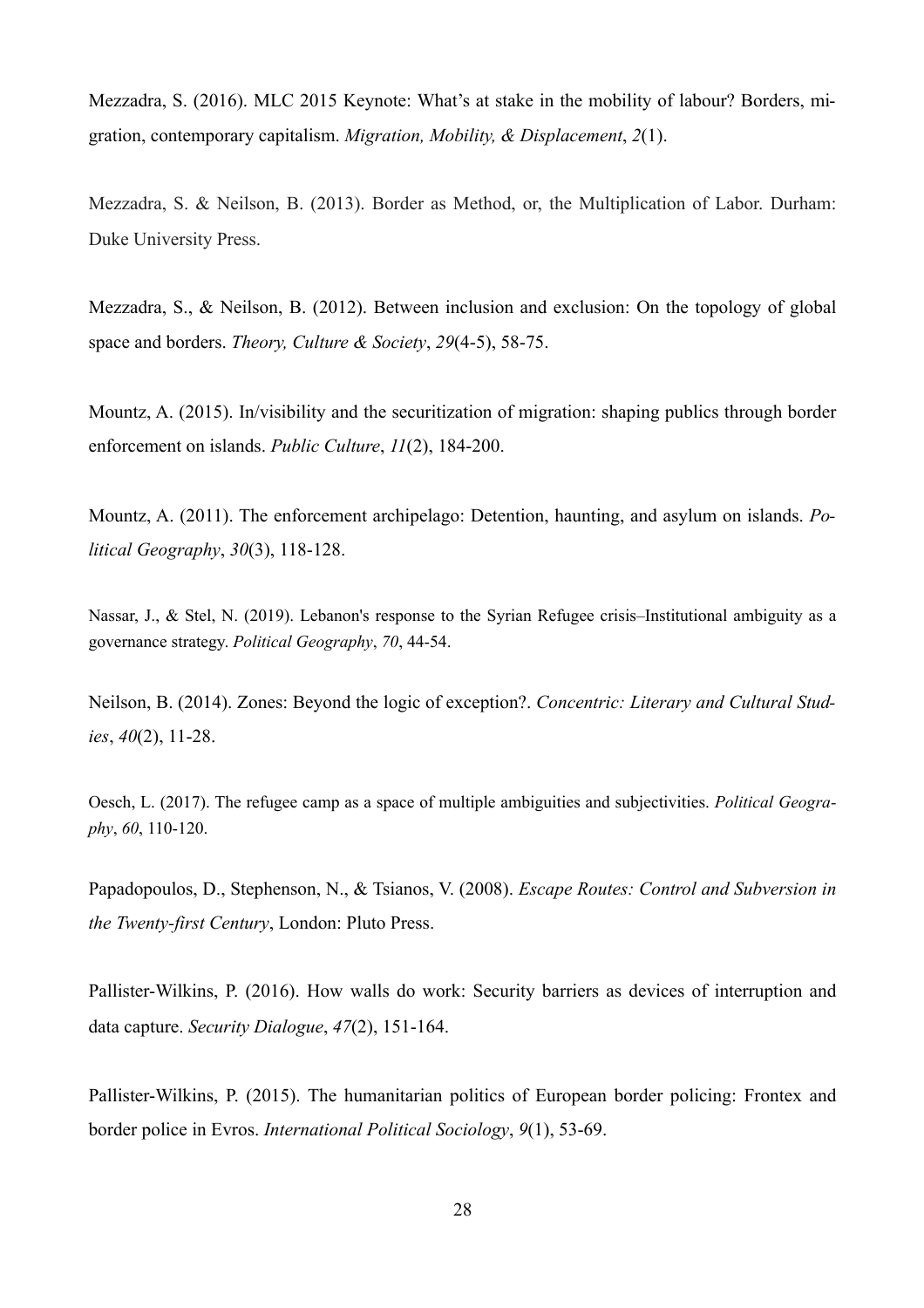Parker, N., & Vaughan-Williams, N. (2009). Lines in the sand? Towards an agenda for critical border studies. *Geopolitics*, *14*(3), 582-587.

Pinelli, B. (2018). Control and abandonment: The power of surveillance on refugees in Italy, during and after the Mare Nostrum operation. *Antipode*, *50*(3), 725-747.

Pinelli, B. (2015). After the landing: Moral control and surveillance in Italy's asylum seeker camps (Respond to this article at https://www. therai. org. uk/publications/anthropology-today/debate). *Anthropology today*, *31*(2), 12-14.

Punter, D. E., van der Veen, H., van Wingerden, E., & Vigneswaran, D. (2019). A 'distributive regime': Rethinking global migration control. *Political Geography*, *70,* 117-126.

Robinson, C. (2018). Making Migration Knowable and Governable: Benchmarking Practices as Technologies of Global Migration Governance. *International Political Sociology*, *12*(4): 418-437.

Rodier, C, (2002) Zone d'Attente de Roissy: A la Frontière de l'Etat de Droit. Hommes et Migrations, 23-31.

Rozakou, K. (2017). Nonrecording the "European refugee crisis" in Greece: Navigating through irregular bureaucracy. *Focaal*, *017*(77), 36-49.

Rumford, C. (2008). Introduction: Citizens and borderwork in Europe. *Space and Polity*, *12*(1), 1-12.

Scheel, S. (2013). Autonomy of migration despite its securitisation? Facing the terms and conditions of biometric rebordering. *Millennium*, *41*(3), 575-600.

Scott, J. C. (1998). Seeing like a state: How certain schemes to improve the human condition have failed. Yale University Press.